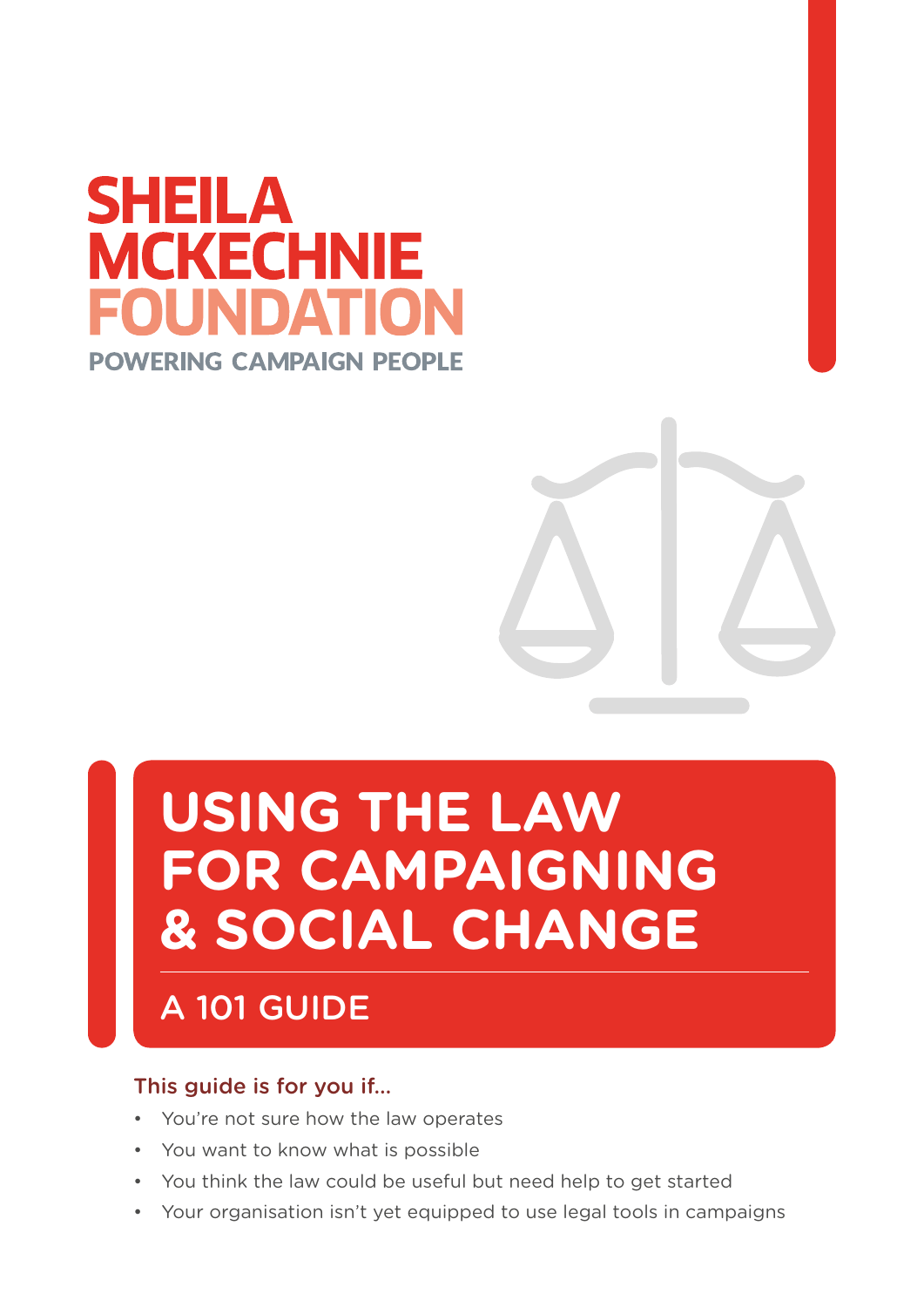# CONTENTS

| <b>FOREWORD</b>                                               | 3              |
|---------------------------------------------------------------|----------------|
| <b>WHAT'S POSSIBLE?</b>                                       | 4              |
| <b>GETTING STARTED</b>                                        | 4              |
| WHAT ARE THE OPTIONS FOR USING THE LAW?                       | 6              |
| <b>TOOLKIT 1: USING LEGAL EXPERTISE TO INFORM OR PERSUADE</b> | 6              |
| <b>LEGAL EXPERTISE AND SERVICES</b>                           | 7              |
| <b>LEGAL RESEARCH AND LEGALLY INFORMED POLICY WORK</b>        | 7              |
| <b>MONITORING</b>                                             | 7              |
| <b>TOOLKIT 2: EQUIPPING PEOPLE TO MAKE THEIR OWN CHANGE</b>   | 8              |
| <b>COLLABORATING WITH LEGAL ADVICE PROVIDERS</b>              | 8              |
| SUPPORTING PEOPLE TO CHALLENGE UNLAWFUL DECISIONS             | 8              |
| <b>TOOLKIT 3: CHALLENGING &amp; ENFORCING THE LAW</b>         | 9              |
| <b>STRATEGIC LITIGATION</b>                                   | 9              |
| <b>JUDICIAL REVIEW</b>                                        | 10             |
| SHOULD WE GET INVOLVED IN STRATEGIC LITIGATION?               | 10             |
| <b>FINDING THE 'RIGHT' LAWYER</b>                             | 12             |
| THREE MAIN WAYS TO GET INVOLVED IN STRATEGIC LITIGATION       | 12             |
| <b>WHAT ARE THE RISKS?</b>                                    | 1 <sub>3</sub> |
| 'WINNING ISN'T EVERYTHING, IT'S THE ONLY THING'. RIGHT?       | 1 <sub>3</sub> |
| WHEN IS STRATEGIC LITIGATION A GOOD STRATEGY?                 | 14             |
| <b>TOP TIPS</b>                                               | 15             |
| <b>LEGAL COSTS AND HOW TO MEET THEM</b>                       | 15             |
| <b>SOME KEY CONCEPTS</b>                                      | 16             |
| <b>SOURCES OF FUNDING</b>                                     | 17             |
| <b>WORKING IN PARTNERSHIP</b>                                 | 17             |
| THE LAW AS PART OF CAMPAIGN STRATEGY: SHELTER CASE STUDY      | 18             |
| <b>FURTHER READING &amp; RESOURCES</b>                        | 19             |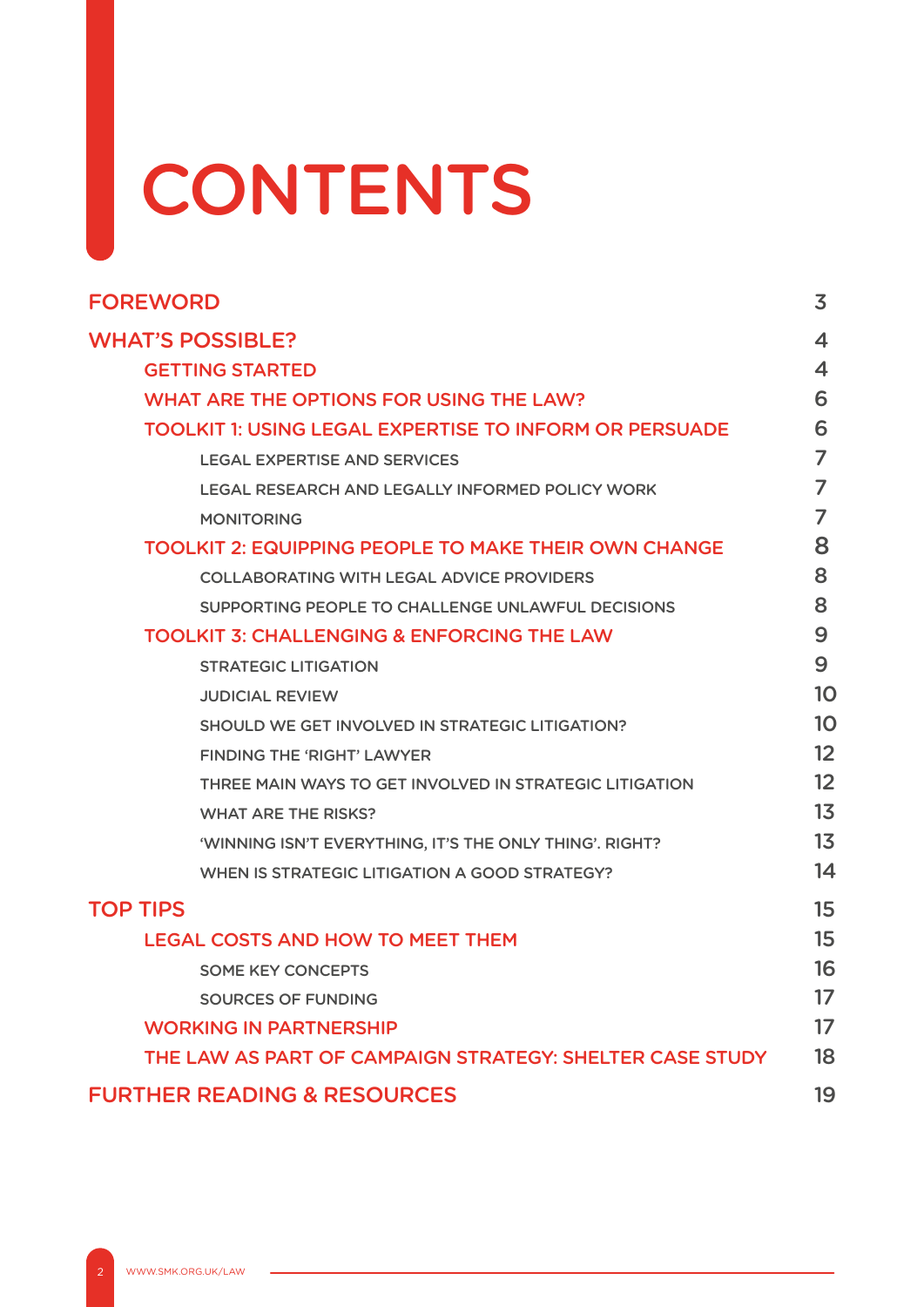# FOREWORD

# **Sue Tibballs**

Chief Executive, Sheila McKechnie Foundation

At the Sheila McKechnie Foundation, we recognise the law as a crucial part of the wider change eco-system. It has played a critical role in significant campaigns such as equal pay, reproductive rights and the Hillsborough Justice Campaign. More recently, campaigners have used legal measures at critical points in the unfolding Brexit saga.

Our Social Change Project found that, while change-makers recognise the law as a valuable tool, most identify critical gaps in their knowledge and face organisational barriers to using the law. The result is that many never even consider the law an option.

This guide is an introduction to using the law to achieve social change. It provides an overview of legal tools and practical questions that are relevant to civil society organisations. It is not written by lawyers and does not constitute 'legal advice'. It is important to seek one-to-one advice from legal experts and explore more in-depth resources to develop your strategy and campaign plan.

You'll find further reading and resources in our Social Change & Law Resource Centre at www.smk.org.uk/law

We would like to thank The Baring Foundation for sponsoring this guide, Emma Smale for researching and compiling information, and the many campaigners and experts who offered their experience and advice during the process.

# **Learn more feature: SMK Social Change & Law Resource Centre**

For any report or issue highlighted in the dark red boxes, you can find more information at the end of this guide and in our online resource centre at **www.smk.org.uk/law**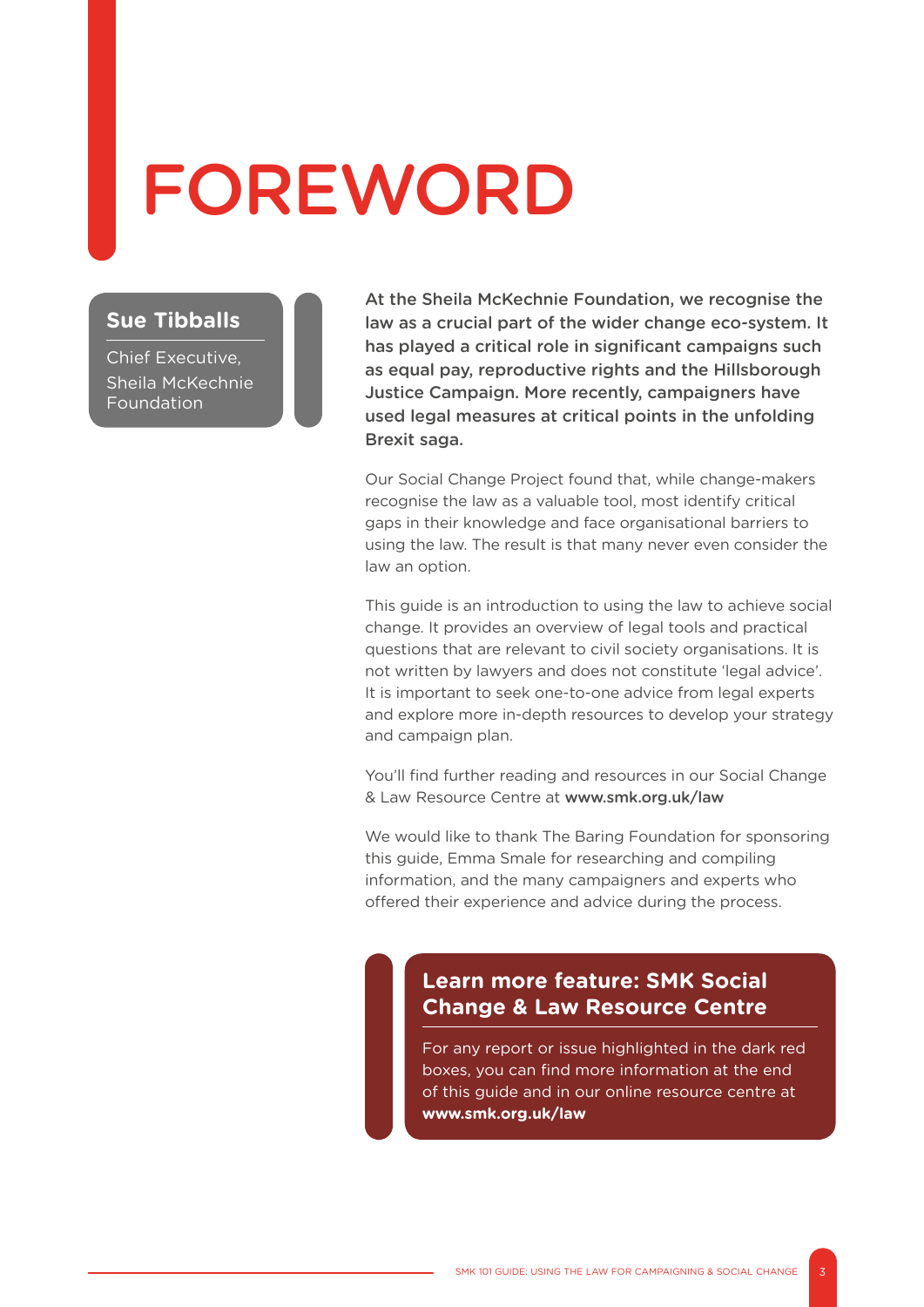# WHAT'S POSSIBLE?

We've all seen dramatic courtroom dramas in which the brilliant barrister and brave litigant take on a state or corporate Goliath and emerge in triumph. But this kind of legal action is just one of the ways that campaigners can utilise the law. In this section, we take a look at what is (and isn't) possible.

# GETTING STARTED

#### Why use the law to bring about social change?

The law is just one mechanism for realising social change. It may align with, intersect or conflict with other important factors. For example, the Marriage (Same Sex Couples) Act 2013 gives same sex individuals rights to marry, but does not remove the risk of harassment (which may be informed by social attitudes).

It is not effective to use the law as a social change tactic in isolation, but using the law as part of a campaign 'toolkit' can be a powerful strategy. Think about how it can work alongside your other approaches.

*'The law on its own isn't enough. Our lawyers were tackling the same issue over and over because unlawful decisions kept being made. Other people didn't know about their rights and the root causes of the issue remained a problem. That's why it's been so important to work with colleagues from across the organisation and use a range of strategies to improve the situation'.*

**Lawyer, Shelter, campaign against DSS discrimination**

# **The UK legal system**

Thomson Reuters Practical Law website publishes a plain English overview of the constitution, legal system, forms of law, court structure, quasi legal authorities and different types of legal case.

The Ministry of Justice also publishes information about the court system and procedures.

### The UK legal system

It is not necessary to understand everything about the law to use it in campaigning (that's what legal training is for). But it can be helpful to understand some of the basics, especially if you are speaking to lawyers who are talking about legal systems and technicalities.

#### There are many different forms of law.

The types of law that are relevant to your work depend on your organisational priorities and the problems you are tackling. A lawyer can help you understand what types of law are relevant to your work – talking with them is an important first stage.

See also GET ADVICE EARLY: EVERY CASE IS DIFFERENT in TOOLKIT 3.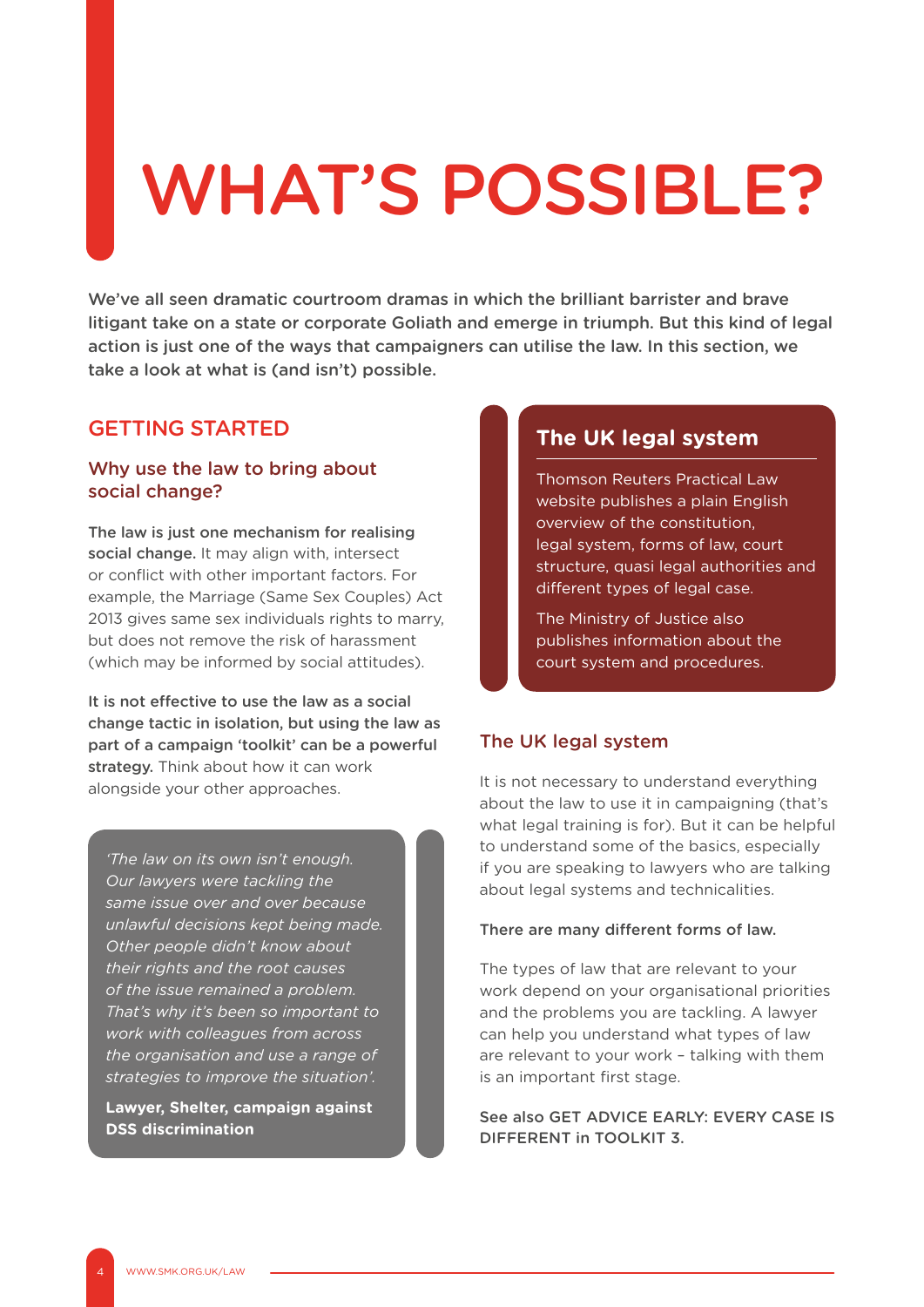Types of law commonly used by charities and NGOs:

Domestic law: Each country in the UK has national legislation, so the law is different in England, Scotland, Wales and Northern Ireland. British law applies to the whole of the UK, for example constitutional or tax law.

Public law: Public law applies to public bodies and governs how they exercise power. It applies to central and local government, and to private companies running public services. Civil society organisations often work with people affected by decisions governed by public law. Decision-makers that can be held to account include: government ministers and departments, local authorities, the police, clinical commissioning groups (CCGs), maintained schools and governing bodies, supervisory and regulatory authorities (e.g. the Care Quality Commission). Judicial review is a type of public law challenge. See also JUDICIAL REVIEW in TOOLKIT 3.

Private law: This involves relationships between individuals. Civil society organisations tend to use this less.

International law: International treaties to which the UK is party only have legal weight if incorporated into domestic law. Not all treaties are, but appealing to treaties may apply pressure on the government to improve its practices.

Also be aware of:

Soft law: This does not have legally binding force or is weaker than 'hard' law mechanisms. It includes policy guidance, codes of conduct and some modes of governance.

'Legal hooks': This refers to the different types of law you might use. Some areas are used a lot by voluntary sector organisations in campaigning, for example the Human Rights Act 1998 (HRA), equality legislation, community care law (e.g. Care Act 2014), or civil law (e.g. local planning regulations).

#### Things to think about before you start

Every campaign journey is different. Tactics that worked for one campaign might not be right for you. Some tactics require more resource than others. It is possible to engage with the law a lot or very little – both can lead to success.

Be strategic and maximise resource. It's a good idea to get advice from a lawyer and consider options in the early stages of campaign planning.

It can take time. Using the law can be an important catalyst for change, but it's important to think about what you want to achieve. Some legal tactics can help to provide pressure or clarity in the short-term, e.g. writing legal letters to decision-makers or legal research on a policy point. Others, such as judicial review, can take months or years and need be aligned with other tactics to contribute to lasting change.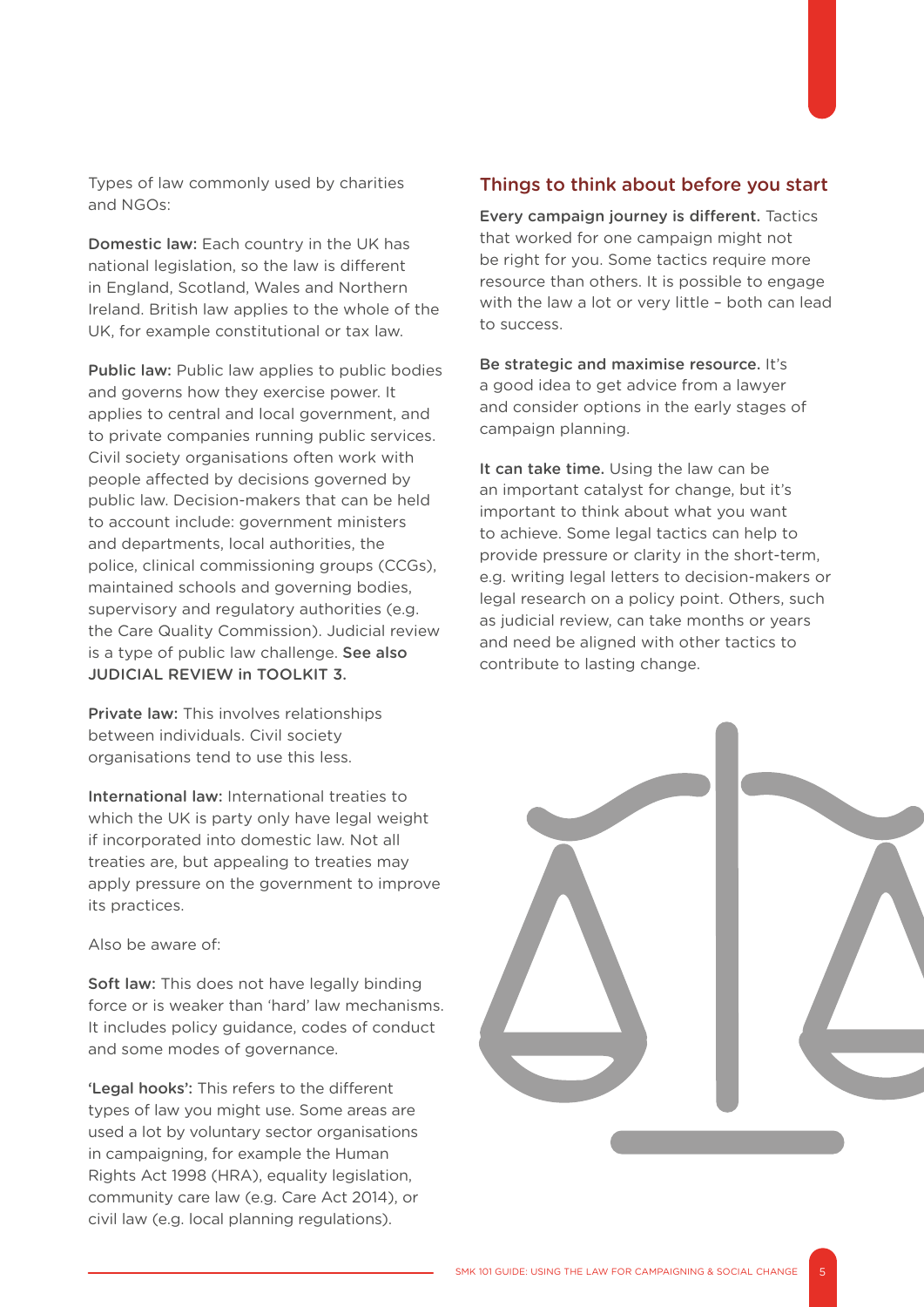# WHAT ARE THE OPTIONS FOR USING THE LAW?

| <b>OBJECTIVE</b> | <b>INFORM OR</b><br><b>PERSUADE</b>                                                                                                                                      | <b>EQUIP PEOPLE TO</b><br><b>MAKE CHANGE</b>                                                                          | <b>CHALLENGE OR</b><br><b>ENFORCE</b>                                                    |
|------------------|--------------------------------------------------------------------------------------------------------------------------------------------------------------------------|-----------------------------------------------------------------------------------------------------------------------|------------------------------------------------------------------------------------------|
| <b>TACTICS</b>   | Public awareness<br>about rights.<br>Informing and training<br>employers.<br>Influencing governments<br>by legal monitoring<br>and research.<br><b>MORE IN TOOLKIT 1</b> | Projects to uphold<br>people's rights.<br>Rights awareness.<br>Providing legal<br>advice.<br><b>MORE IN TOOLKIT 2</b> | Test cases in court<br>led or supported by<br>organisations.<br><b>MORE IN TOOLKIT 3</b> |
| <b>STRATEGY</b>  | <b>COMBINE WITH OTHER CAMPAIGN TACTICS OR BY WORKING</b><br>IN PARTNERSHIP                                                                                               |                                                                                                                       |                                                                                          |

# **Using the law for social change**

*Effective use of the law by the voluntary sector* by Lisa Vanhala and Jacqueline Kinghan looks at how organisations are using the law in the current social and political environment.

*Framework for Better Use of the Law by the Voluntary Sector* by Lisa Vanhala and *Transforming lives through law: ten inspiring examples from civil society organisations*  by Lisa Vanhala include numerous examples.

# TOOLKIT 1: USING LEGAL EXPERTISE TO INFORM OR PERSUADE

# **YOU NEED TO KNOW**

- Understanding the law, including how it affects people's lives, can influence decision-makers and inform campaign design.
- Advice from lawyers can provide clarity on the implications of existing or proposed law and carry significant weight with decision-makers.
- Legal arguments can persuade decision-makers to take issues more seriously, especially if they are faced with financial or reputational risks or the threat of legal action.
- Consider monitoring the law and using human rights frameworks to influence change and hold decision-makers to account.
- **• Lawyers operate commercially, so it's important to find out about what they can offer and the costs involved. Be clear about expectations and timelines, and prepare so that you can clearly communicate your interests and goals.**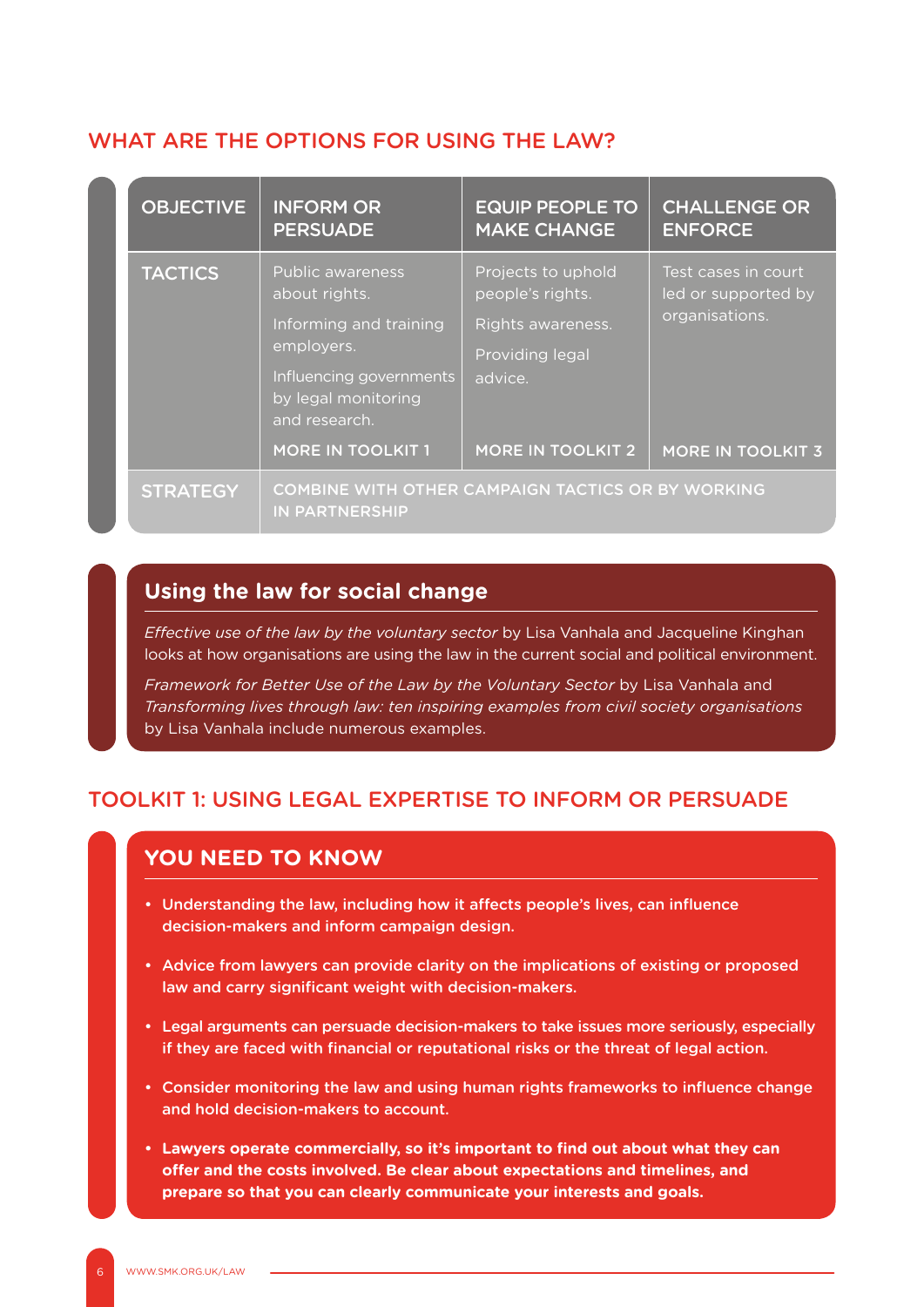#### Legal expertise and services

Legal advice: A process by which a lawyer assists individuals and organisations with legal issues. Campaigners usually need 'advice' in a different way to individuals because they are looking at how an issue affects lots of people or operates at a systems level. See also GET ADVICE EARLY: EVERY CASE IS DIFFERENT in TOOLKIT 3.

Expertise: By focusing on how lawful actions and decisions are, lawyers can help campaigners in a range of ways, including:

- Drafting a letter or briefing outlining a legal position, a case for action or decision, or clarifying rights where there is a dispute
- Building a case using the language of the law (and technical areas that need to be unpicked) to lobby for new rights, defend the interests of individuals and groups, or amend legislation
- Offering perspectives on where the law isn't working and trends in unlawful practice

## Legal research and legally informed policy work

It can be important to understand the lawfulness of government (or other actors') proposals, decisions or practice. Lawyers can bring new perspectives to give campaigners powerful arguments for action or change. Research is also often needed pre-litigation to identify the operation and effects of the law, and to help develop more detailed arguments for judicial review or other legal strategies. Legal research can also inform the development of policy, guidance and regulations.

**The Public Law Project (PLP)** provides assistance to individuals, charities and organisations through research and policy work, training and support to lawyers and advisers, legal casework including strategic litigation.

#### Monitoring

Common amongst human rights organisations, monitoring involves investigating and documenting incidents or government practices, including gathering evidence from people directly affected. It can expose problems or abuses by governments and others. Results can be used to put pressure on those violating rights, to inform campaigns and advocacy strategies, and provide evidence for strategic litigation.

**Children's Rights Alliance for England (CRAE)** promotes children's rights and monitors government implementation of the UN Convention on the Rights of the Child. They make recommendations to government for change in regular State of Children's Rights reports.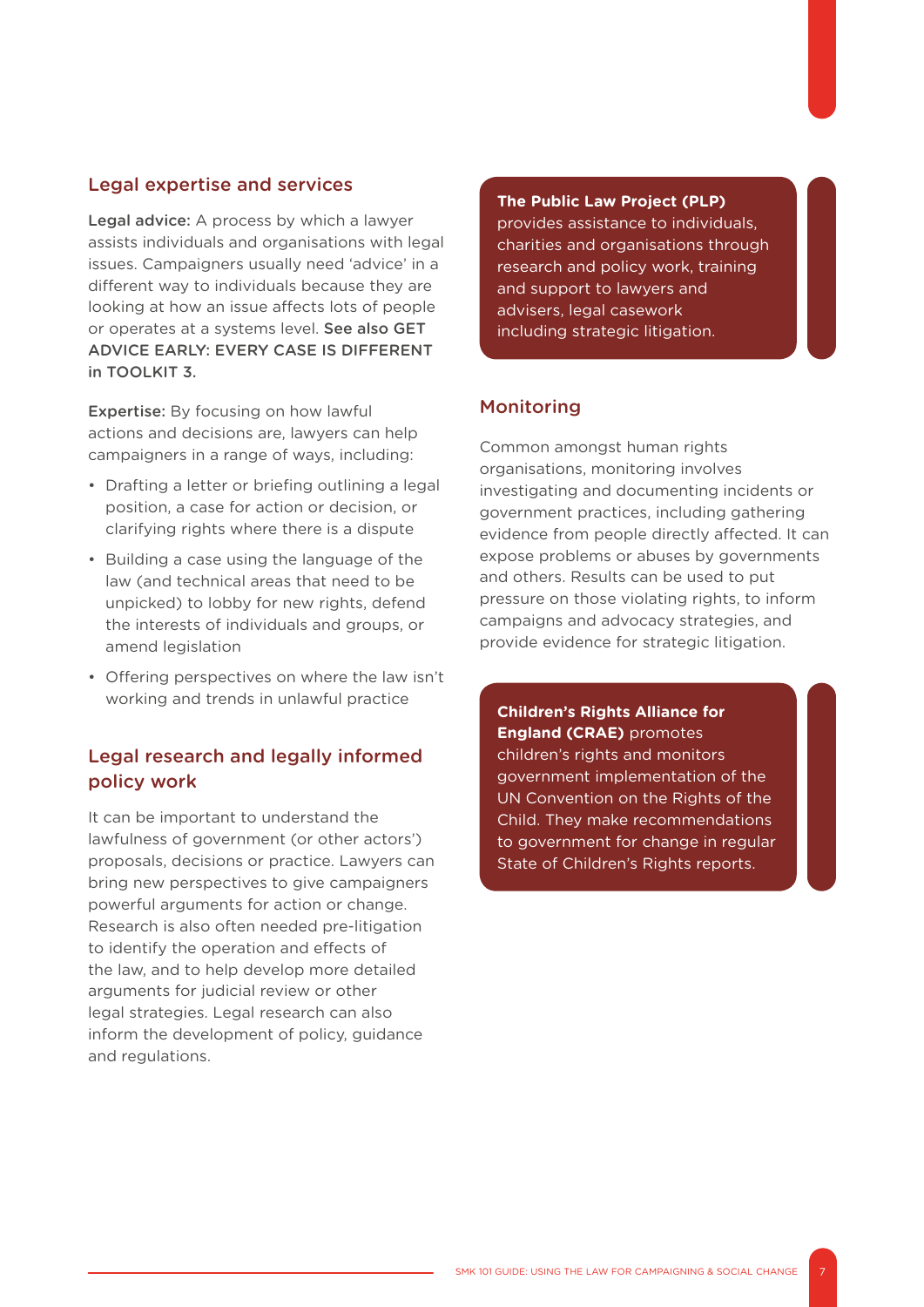# TOOLKIT 2: EQUIPPING PEOPLE TO MAKE THEIR OWN CHANGE

# **YOU NEED TO KNOW**

- Organisations that offer legal advice to individuals can identify emerging issues and help gather evidence to inform lobbying, campaigns and/or strategic litigation.
- Improving legal literacy in your organisation could help people to understand their rights, access legal advice, and challenge unlawful decision making.

### Collaborating with legal advice providers

Many organisations give legal advice directly to people who need information about their rights, or require legal support and guidance. Working with these organisations can help to:

- Identify areas of unlawful decision making, priorities for reform and campaign strategies
- Provide data and evidence of a problem, often through direct work with clients
- Gain access to networks of people directly affected by issues (who may be interested in engaging in campaigns) and professionals with up to date knowledge of how the law is operating

# **Some law advice organisations**

- Legal Action Group www.lag.org.uk
- Advice UK www.adviceuk.org.uk
- Law Centres Network www.lawcentres.org.uk

# Supporting people to challenge unlawful decisions

Taking legal action and accessing early legal advice is difficult for many people – cuts to legal aid have made it harder. One option is to invest in legal education for an organisation's staff, so they can spot legal problems quickly, signpost and help individuals access the advice they need.

Mencap and the Legal Network are working together to skill up frontline care managers and advice professionals. They are also gathering data about unlawful decision making and using this to:

- Target case work identifying key themes and strategies for tackling common issues
- Approach local authorities to show what is happening, aiming to collaborate on solutions
- Work with other care and support organisations to pool data from advice lines and case work to generate insights into trends and key issues
- Pursue litigation where there is a strong case for doing so

# **Mencap**

Mencap is supporting people with learning disabilities by using data and strategic legal tactics to hold public bodies to account.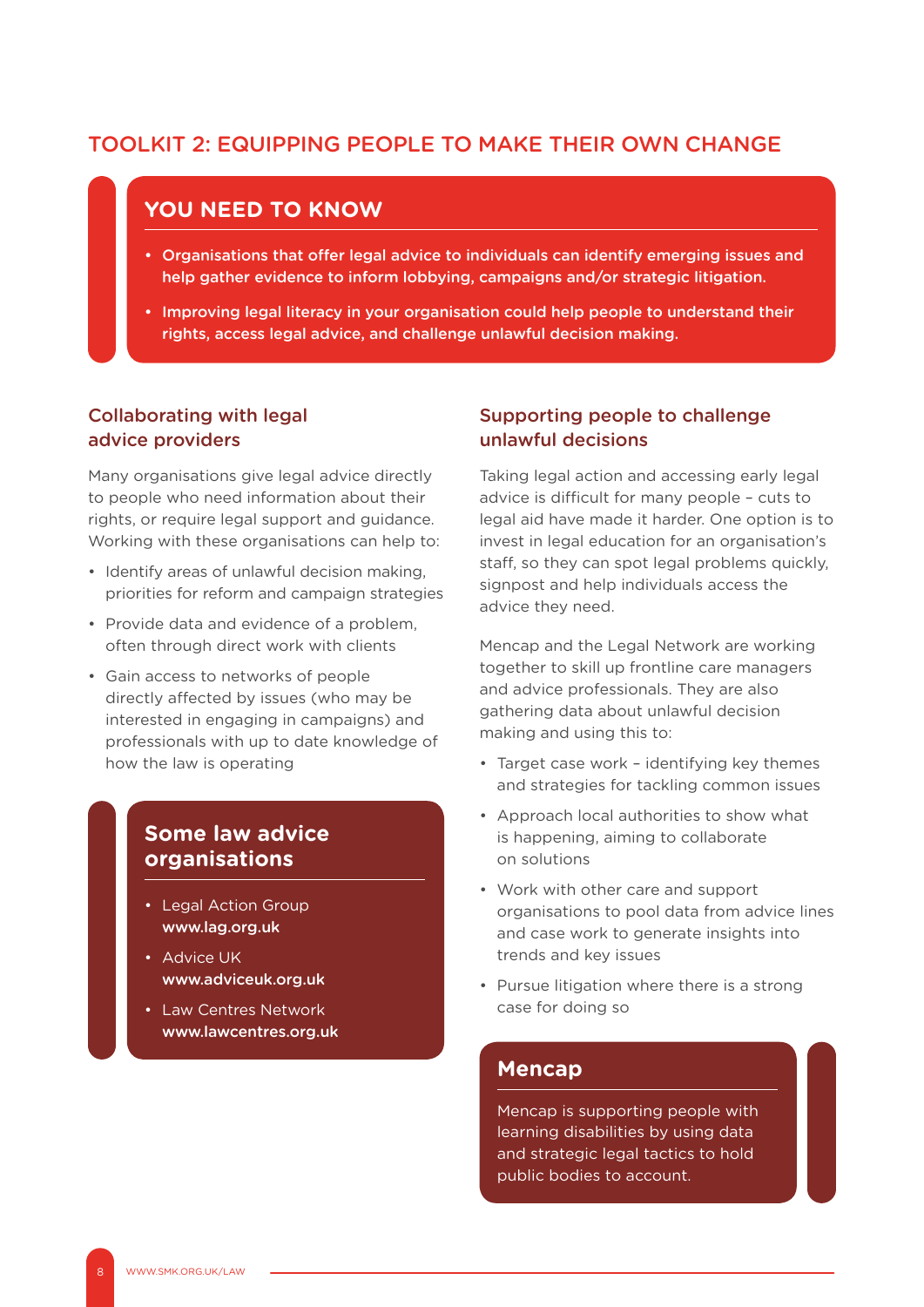# TOOLKIT 3: CHALLENGING & ENFORCING THE LAW

# **YOU NEED TO KNOW** • It's an expensive option so you need a clear rationale, but it might deliver the result you need more efficiently than other kinds of campaigning. • Can only be used to address a 'legal problem' (where interpretation or application of the law is contributing to it).

- You need evidence about how the 'legal problem' is affecting people gather it from research, people affected, professionals or partners.
- Judicial reviews have specific time limits if a possible case emerges seek specialist advice straight away, and you'll need to act quickly to take steps to cover costs.
- Work with people with direct experience of the problem and involve them at every stage.
- Strategic litigation is only effective as part of a wider strategy think outside the courtroom, use other tactics to build support for the case and the issue you're trying to address.
- It is a lot of work you need to prepare and plan carefully.
- It can take a long time and timeframes are unpredictable.
- Courts can be intimidating places, so have support in place for everyone involved.
- The outcome is never guaranteed, it's always a risky process think through the consequences of winning and losing.

# Strategic litigation

Strategic litigation is bringing cases to court to change law, practice or public awareness. It is described as 'strategic' because it involves carefully chosen cases, pursued alongside other tactics, to achieve campaign goals.

It is about achieving change for lots of people in similar situations. Whilst individuals who have first-hand experience are at the centre of a case, the aim is to 'test' a legal point that also applies to other cases.

Success involves more than simply winning a case. It might be used to publicise how an issue is affecting people, to encourage debate, to set precedent, or to spark momentum for change.

#### What types of law does it apply to?

It can apply to any type of law. The key considerations are the same, regardless of the type of law a case relates to.

Strategic litigation and public law. Civil society organisations usually engage in strategic litigation of public law because they want to challenge decisions made by public bodies (known as 'public law challenges'). Judicial review is a type of 'public law challenge'.

Other 'public law challenges' do not always involve going to court and can resolve individual issues. These can incur less cost and include: complaints procedures, Ombudsman schemes, appeals, review procedures, or alternative dispute resolution.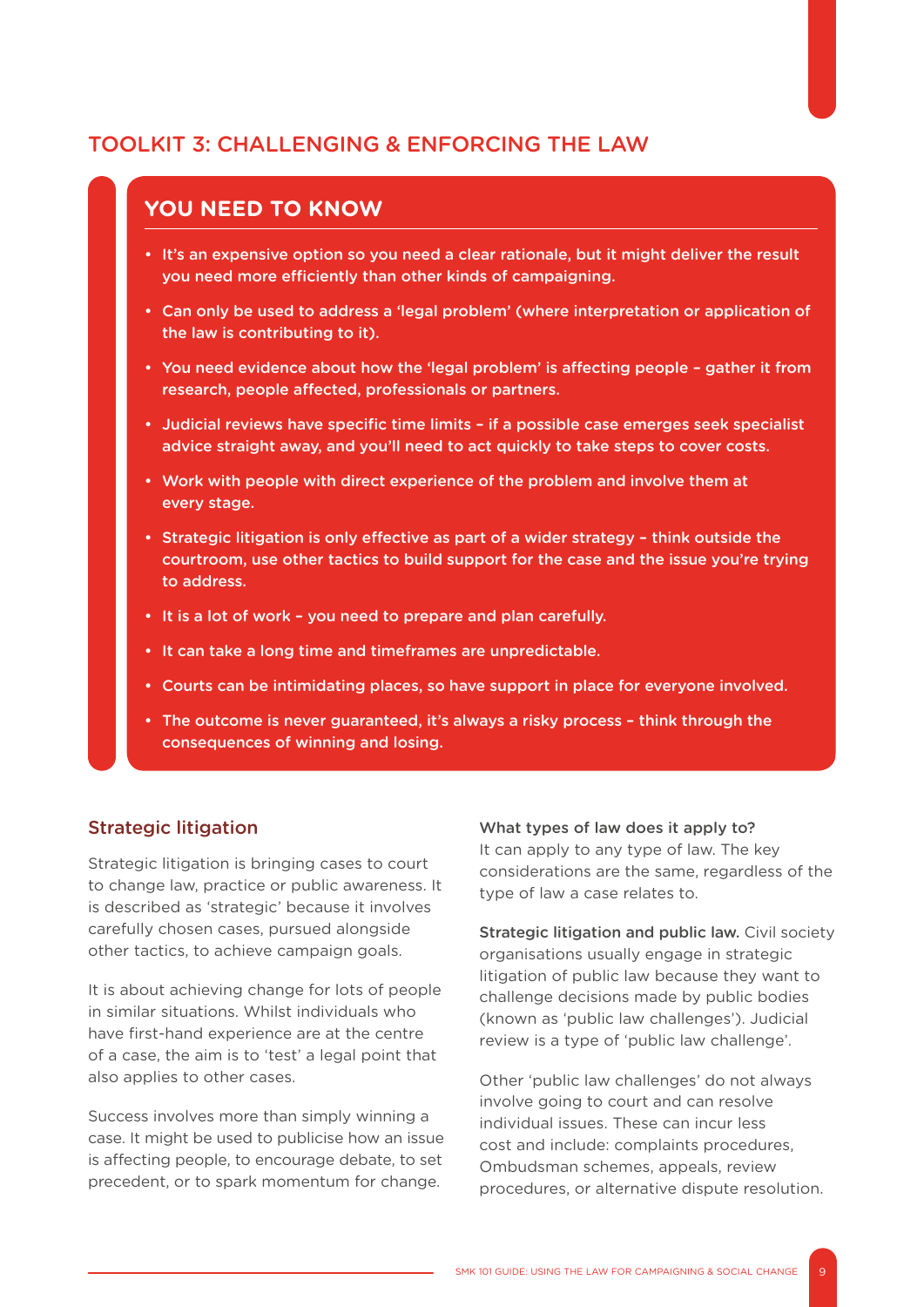# **Judicial review & its alternatives**

*An Introduction to Judicial Review* is published by the Public Law Project.

### Judicial review

*Judicial review is a special type of court procedure where the judge looks at the public body's decision, policy, practice, act or omission, and decides whether it is lawful or not. If it isn't, the court may quash the decision or action, and require the public body to reconsider it, lawfully.*

#### Public Law Project

#### Key features

- Can be expensive
- Specific timeframes and constraints an application for a court hearing must be made 'within three months' of the decision or omission by the public body (and, in this time, both costs and evidence to support the case need to be assembled)
- Can be lengthy even when a case is won, it can be appealed more than once
- Unpredictable making it hard to predict the costs and resources needed

#### How does it work? (in a nutshell)

The 'applicant' brings a claim for judicial review. They specify what type of outcome they want, e.g. a declaration from the high court that something is unlawful. Applicants must have sufficient connection to the subject matter (usually directly by experience). Sometimes claims can be made jointly. Charities and NGOs can bring cases when it is in the public interest.

Specialist judges hear a case and make a judgment, i.e. whether the public body has been lawful or unlawful. At the discretion of a judge a 'remedy' (type of order) is issued that can have different effects on the public body, e.g. makes a decision invalid, prevents unlawful behaviour by the public body, or enforces a duty.

Funding judicial review is an important part of the process. See also TOP TIPS – LEGAL COSTS AND HOW TO MEET THEM.

# **A step-by-step guide to the judicial review process**

*An Introduction to Judicial Review* is published by the Public Law Project.

# Should we get involved in strategic litigation?

Make sure strategic litigation is right for your campaign and that the whole organisation is behind you.

Seek advice from a lawyer who has relevant experience and can advise you on potential legal strategies. This is important because of the risks and costs involved – you may be able to address the issue in another way. See also TOP TIPS – LEGAL COSTS AND HOW TO MEET THEM.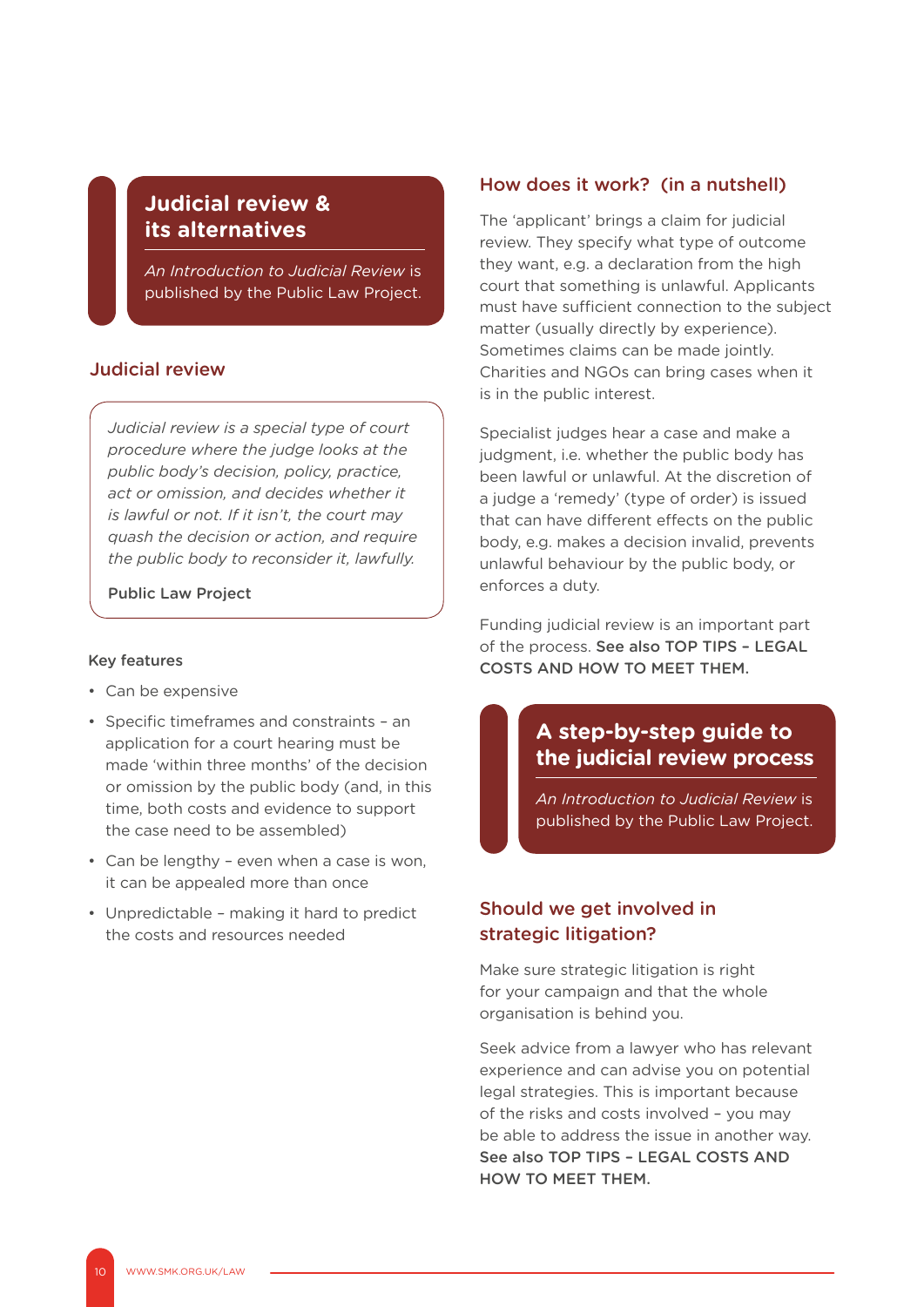# **GET ADVICE EARLY: EVERY CASE IS DIFFERENT**

Is it a legal problem? Is there a challenge or not? This can be complicated even if it seems straightforward, e.g. whether a decision taken by a public body is open to judicial review. Every situation is different and things can change, even in a short timeframe, so considerations will be different for each case.

Don't do it alone. Speak to a lawyer who has the right experience. This is important. Pursuing the wrong type of challenge can be very costly, even problematic for the very people you are trying to help.

It's complicated. The issues people and communities experience are usually complex. Lawyers can help you unpick those complexities from a legal perspective, such as identifying which areas and types of law might apply to your case.

Convene a team of experts. Some issues can fall between two or more areas of law, and lawyers with one specialism might not know about another. Solicitors and barristers have different roles.

Lawyers will ask questions like….

- What is the situation? Who is involved?
- What is the public body doing? How is it affecting people?

They will consider things like…

- What the relevant policies or guidelines are
- The type of legal problem and how it may be judged in court
- What type of public law challenge might be appropriate, if any
- What types of law would apply to the issue you have raised, e.g. an issue governed by housing or environmental law
- Whether there is a legal duty for public bodies to do or not do something
- Whether the public body has a legal power, whether there are there any limits on this power, and whether they are acting fairly and reasonably

#### What if we're reacting to a case or issue in a short-time frame?

You still need advice to help navigate the complexities, identify the best way you can help (not always legal), and ensure you can manage the risks and costs involved.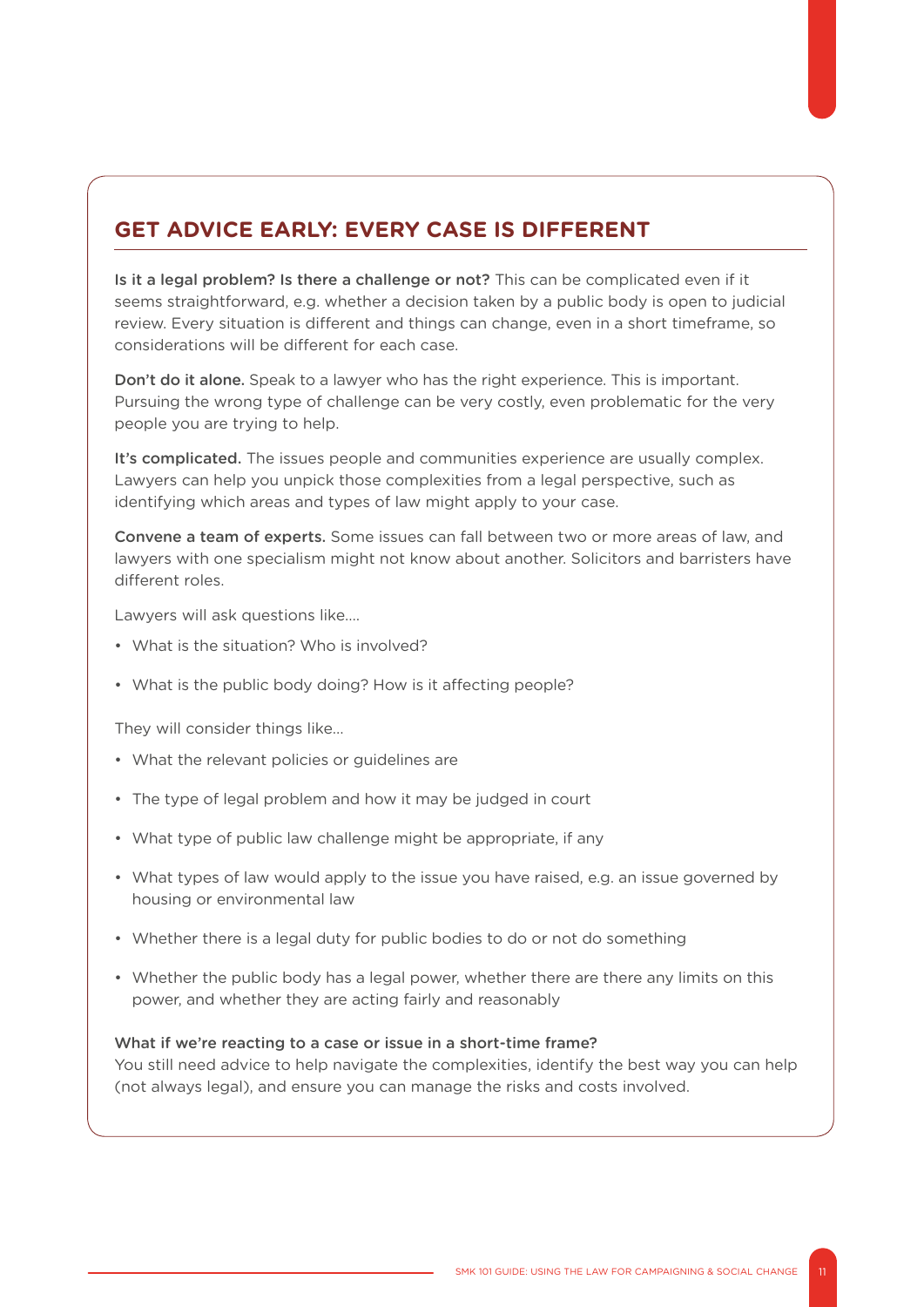#### Finding the 'right' lawyer

Look for firms and lawyers who are experts with a track record of working with civil society. Legal qualifications don't mean that every lawyer will be helpful – like anyone they are limited by their experience and area of practice.

# **Who can help me find the right lawyer?**

It might not be obvious what type of lawyer or expert to approach. Funders and organisations who connect lawyers and civil society can help. For example, the Public Law Project or Joint Council for the Welfare of Immigrants bring people and organisations together and put people in contact with lawyers.

Legal networks. Some funders run events where you can meet legal professionals involved in relevant work. Organisations experienced in using the law employ lawyers or experts who might be able to point you in the right direction. See also TOP TIPS – WORKING IN PARTNERSHIP.

Solicitors can be found using the Law Society's Find a Solicitor database.

# Three main ways to get involved in strategic litigation

You will always need to work in partnership with lawyers, but they require different levels of resource and oversight. Consider engaging an expert third party or consultant to help your organisation consider its options and plan accordingly. Speak to other organisations who have done this type of work.

#### **A. BRING A CASE**

This involves identifying a claimant and funding the litigation from beginning to end. It's the most expensive option, involves the most work, and can be unpredictable.

# **Refugee Action**

In 2014, Refugee Action pursued a legal challenge over the Government's decision to freeze asylum support rates. They have written about their reasons for doing it, evidence for the case and the outcome.

#### **B. SUPPORT A CLAIMANT**

Organisations can support a claimant who is bringing and funding the case themselves by providing a witness statement or sharing expertise.

# **Disability benefits**

A legal action brought by an individual known as RF to challenge changes to disability benefits was supported by several organisations: The National Autistic Society, Inclusion London, Revolving Doors and Disability Rights UK. Mind and the Equality and Human Rights Commission (EHRC) intervened in the case as third parties. A study of the case is available from the Public Law Project.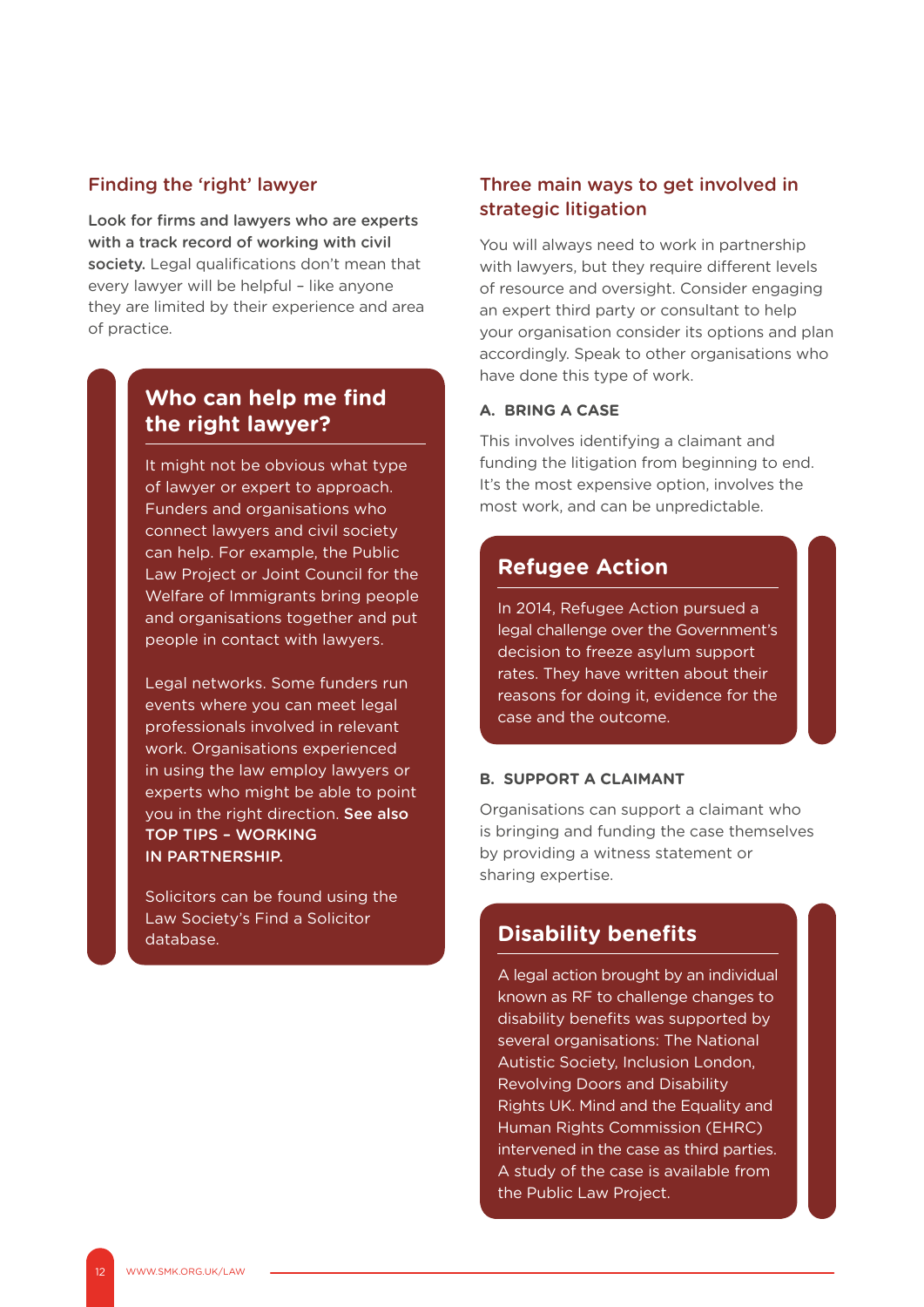#### **C. INTERVENE**

It is possible to act as a third-party intervenor. This involves offering information to the court that would be helpful. It is not necessary to take sides, but it's essential that you understand the impact that a law is having on the ground.

# **Third Party Interventions**

The Public Law Project publishes guide that explains the main ways that third parties can get involved in cases and provides examples.

#### What are the risks?

The costs incurred can be significant. It's possible to fund cases and manage the risks involved but you'll need to plan carefully.

Insufficient organisational capacity. Planning for different outcomes and what is needed before, during and after a case is vital. Make sure your organisation can respond adequately to the result.

Relationships. Existing or future relationships with stakeholders, including government and those affected by the problem, can be affected. Communication and working in partnership are key to managing these, for example by explaining your rationale and aims for pursuing strategic litigation.

# 'Winning isn't everything, it's the only thing'. Right?

No. It's not necessary to win a case for it to have impact. There are many examples of judicial review cases that have been lost but still contributed to change.

# **Making an impact: win or lose**

Dignity in Dying supports cases about assisted dying. Whilst no single case has changed the current law that makes assisted suicide a crime, they have led to changes in policy and guidance and raised the issue in the public arena. Co-ordinating legal action with effective communications and campaigns to create a swell of support is central to their approach.

Find out more at www.dignityindying.org.uk

Winning a case alone isn't enough. Judgments are open to interpretation, so further clarity, policy and guidance is usually needed. And how decisions are implemented is essential. This can involve further work to communicate decisions to people affected, train professionals to do things differently, and help people understand their rights.

Your case doesn't exist in a vacuum. Think about the bigger picture. What does your strategy mean for others? Might a win (or a loss) for you put others' efforts or interests at risk? Are there opportunities to influence the situation of more than one person or community?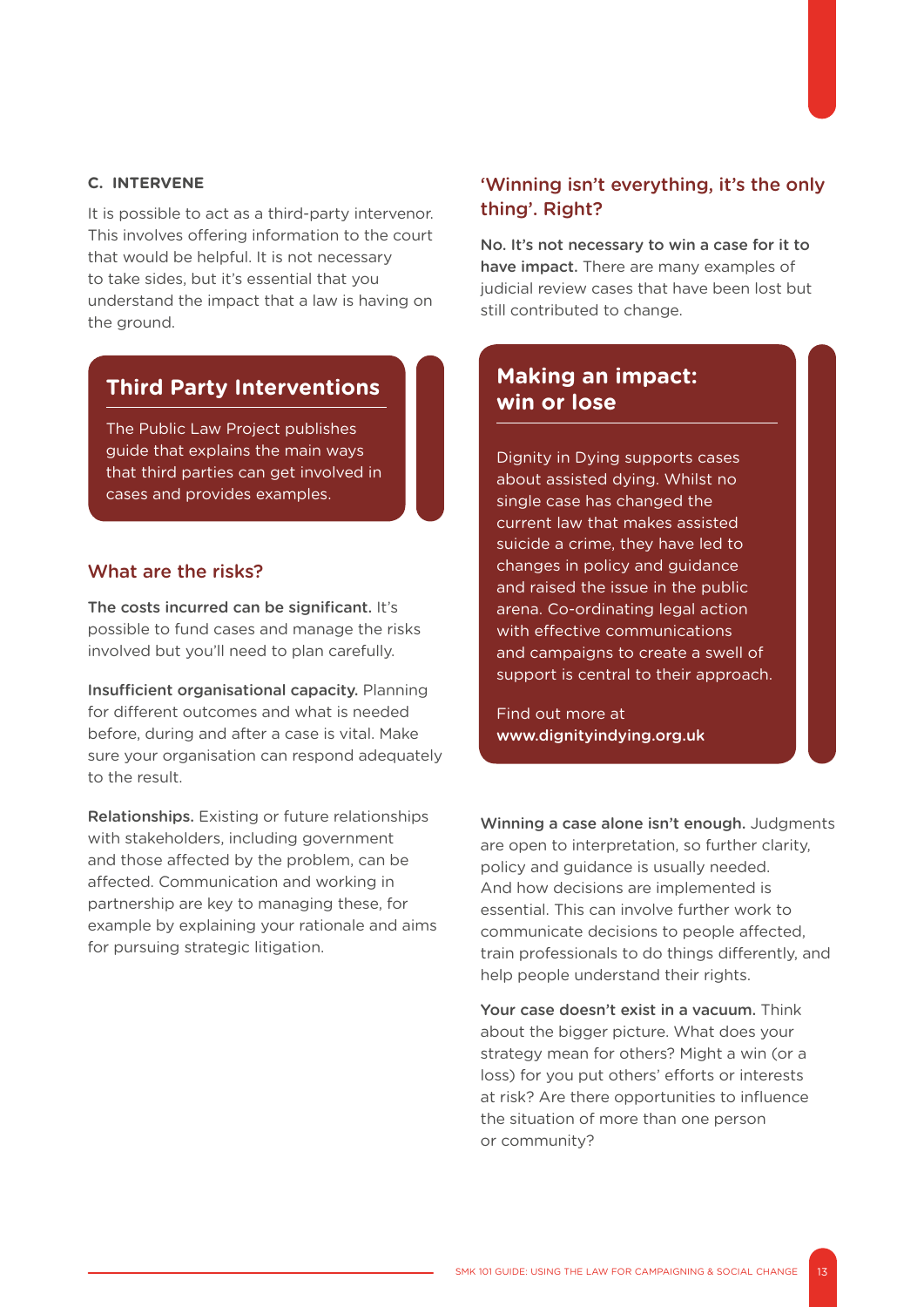# When is strategic litigation a good strategy?

You have received legal advice and are confident that you have a legal problem and a strong case for pursuing a legal challenge.

You have carefully considered the resources and risks involved. You have put plans in place to manage these.

Your whole organisation supports the action, and has planned for:

- Legacy activities. How will you spread knowledge about judgments and changes? Can you deal with queries from people in similar situations? Can you resource this?
- Communications. Do you know how you'll communicate, when and to whom? Legal action can stimulate wider interest, how will you handle media enquiries or social media debate?
- **Campaign strategy.** Any legal action needs to be rooted in real experiences – strategic litigation can help to build support and a movement for change. Are you ready to harness this energy?

### **Young, gifted & blocked**

Just for Kids Law wanted to learn lessons from their involvement in a legal case on student finance for young people whose immigration status meant they were unable to access student loans. Their report *Case Study of Just for Kids Law's Strategic Intervention in the UK Supreme Court* explores how they approached many of the key points above.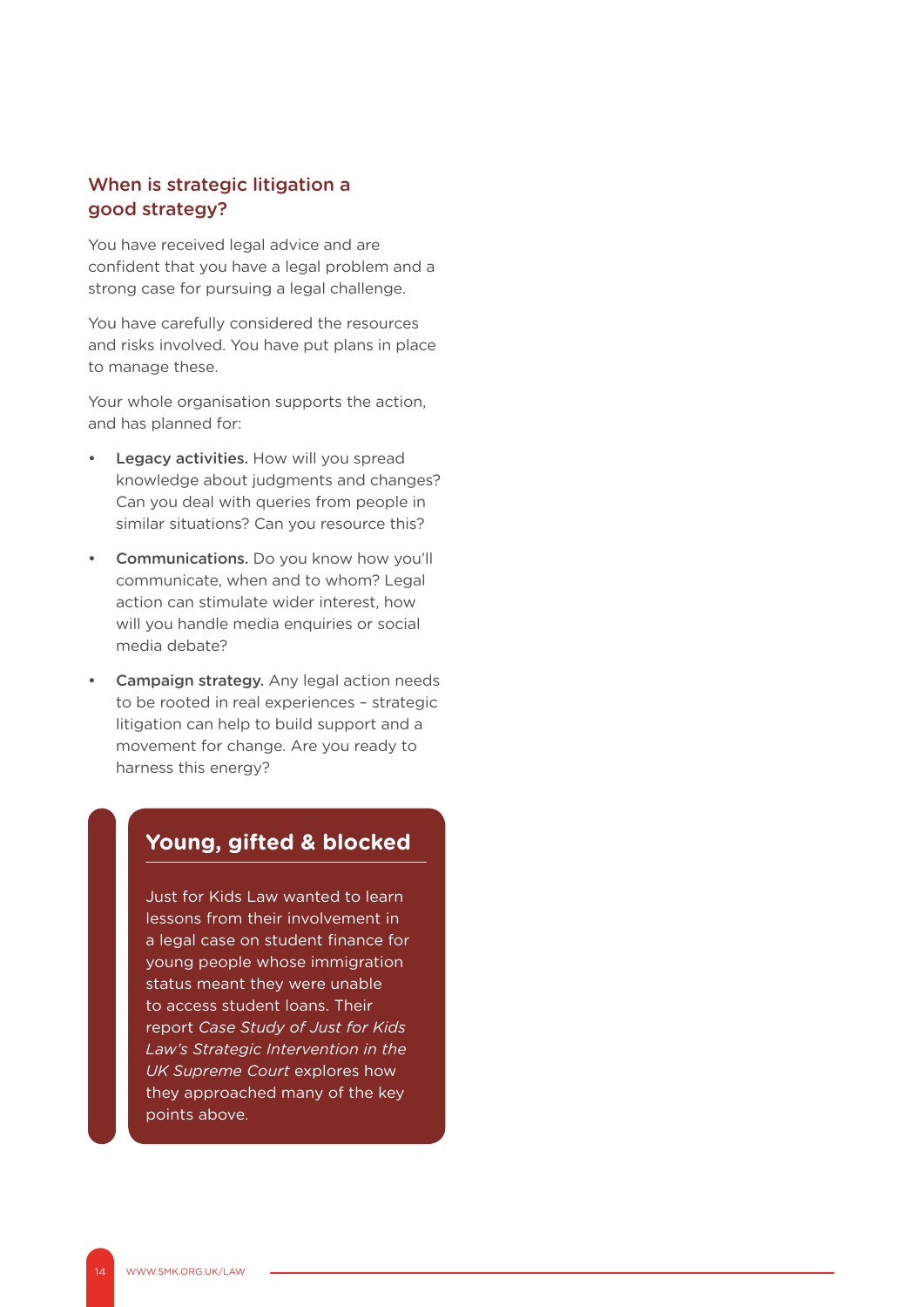# TOP TIPS

# LEGAL COSTS AND HOW TO MEET THEM

All legal services have a cost – they are expensive, fluid and vary on a case-by-case basis. You must consider and plan for costs BEFORE starting any work, whatever strategy or tactic you are pursuing.

BUT whilst costs are considerable, they CAN be managed:

- Educate senior management about what's involved to help ensure that risks are understood and planned for
- A good lawyer should tell you what to expect at each stage it's their responsibility to keep you informed of costs and provide clear bills
- You may be able to get free help through a 'pro bono' scheme, your network or the Legal Aid Scheme
- Build up a network of legal contacts, organisations and partners experienced in using the law to learn about costs, and to potentially help meet them
- Always consider working in partnership to share resources and risks

# **Paying for judicial review**

Judicial review time limits mean that you must act quickly to take steps to cover costs (for your own fees and the other side's fees). *An Introduction to Judicial Review* by the Public Law Project covers estimate costs and ways to limit how much judicial review costs.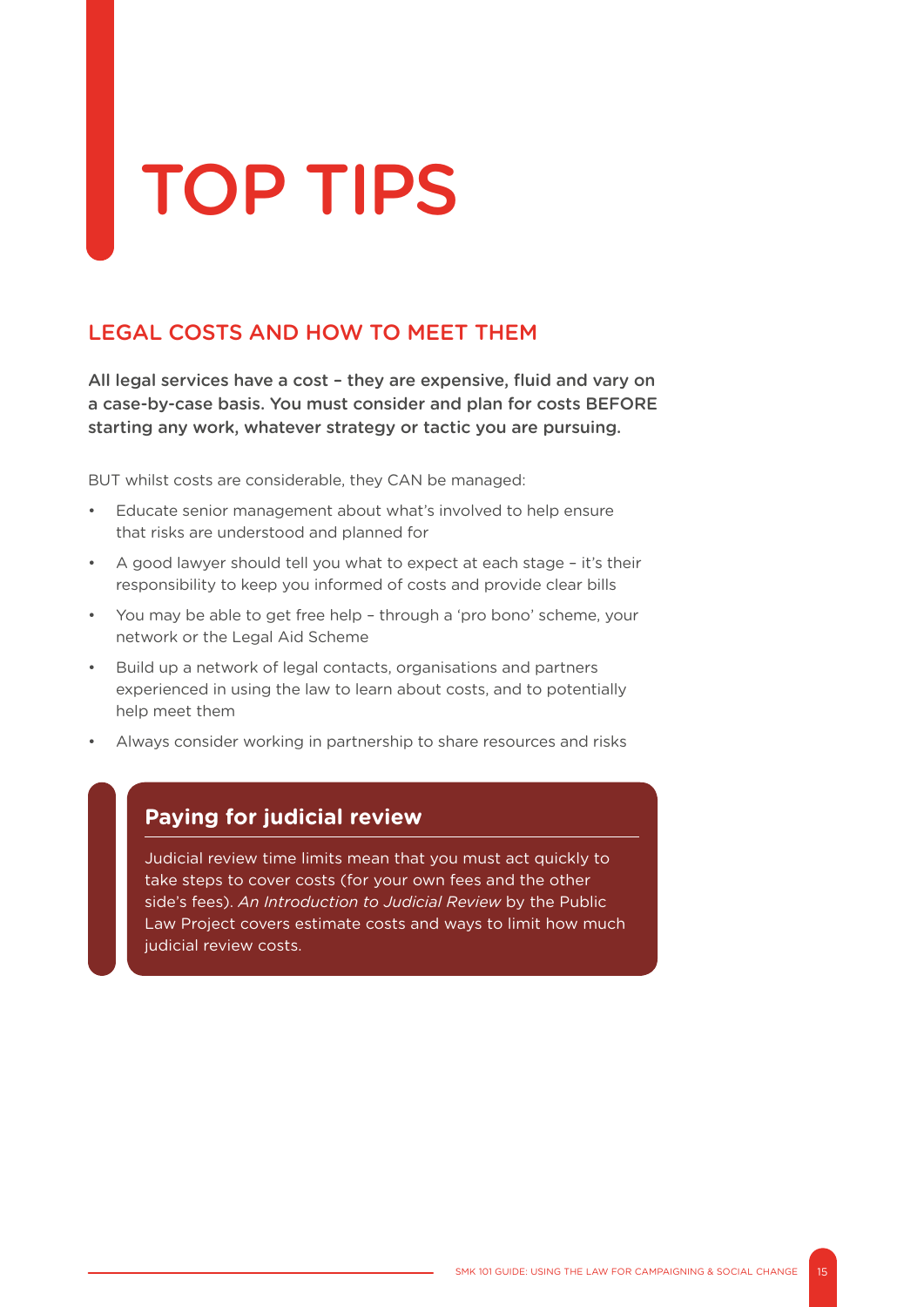#### Some key concepts

**Aarhaus Convention.** This requires that, in environmental cases, the costs of litigating must not be 'prohibitively expensive'. This can give environmental campaigners a lot more certainty.

**Conditional fee arrangements (CFAs).** A solicitor or barrister may agree to act for an individual for a conditional fee. Full fees will not apply unless the case is successful and an order is obtained so that the opponent pays your costs. If the case is unsuccessful, the individual must still pay their opponent's costs.

**Cost capping orders.** Orders that the court can make in the early stage of proceedings if it believes that a case raises issues in the public interest, and that without a limit on costs the claimant could not afford to pursue the claim. The decision is not made until after the court has granted permission for judicial review.

**Cost rules.** The rules that govern who pays what in litigation. In the UK, the loser in legal proceedings must pay the costs of the winning party. Therefore, it is not possible to predict how much litigation will cost at the outset of a case.

**Court fees.** Even applying for permission from the court to bring a judicial review case has a cost. Organisations need to raise initial fees even if a case does not proceed.

**Exceptional case funding (ECF).** Public funding in limited instances when a case is not eligible for legal aid. Legal aid providers have to apply for ECF. There is more useful guidance on the Public Law Project website.

**Fixed recoverable costs (FRCs).** These set the amount of legal costs that the winning party can claim back from the losing party in civil litigation.

**Legal aid contracts.** Not all solicitors will undertake legal aid cases – you can search for solicitors that do 'accept legal aid' on the Law Society's website. Some solicitors and firms hold legal aid contracts (in some cases it is necessary to secure one).

**Legal aid.** Public funds to assist with the costs of legal advice, mediation and representation in court. Strict eligibility criteria apply based on the type and strength of a case and individuals' financial circumstances. In recent years, changes in England and Wales have reduced access to justice for some individuals and groups. The system is separate in Scotland and Northern Ireland.

**Protective cost orders (PCOs).** Orders made by the court at the beginning of proceedings to limit liability for paying opponents' costs.

**Standing.** Refers to the regulations that limit or allow access to the courts.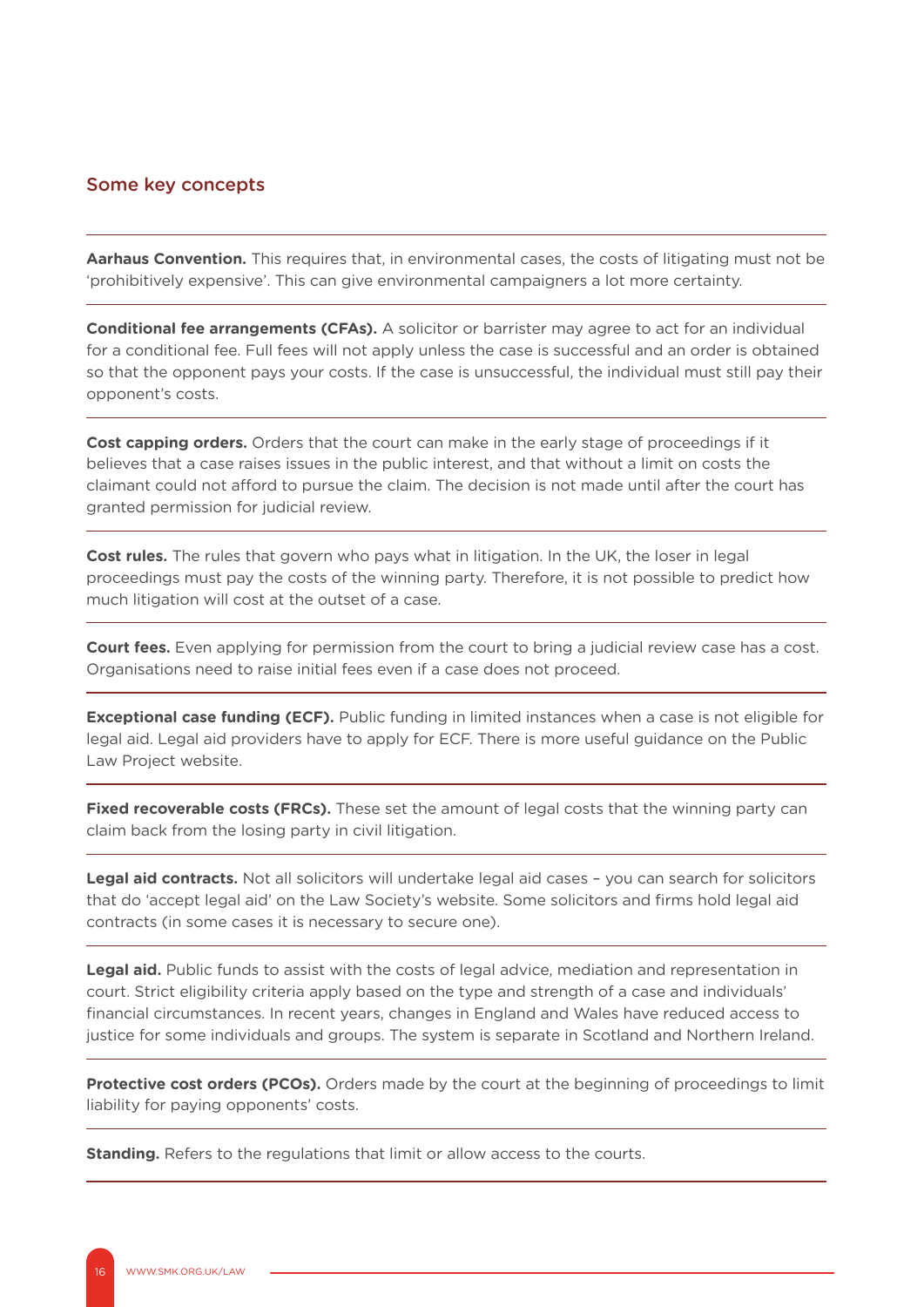# **What is pro bono?**

Legal advice or representation provided by lawyers in the public interest including to *individuals, charities and community groups who cannot afford to pay for that advice or representation and where public and alternative means or funding are not available*. (LawWorks)

#### Sources of funding

Crowdfunding. The platform Crowd Justice is pioneering this approach to raising money for litigation. As well as advantages, be aware of potential risks to fundraisers, donors and even to other cases.

Trusts and Foundations. Some bodies will fund strategic litigation and other legal strategies, such as legal research and advice. Examples include the Strategic Legal Fund, the Baring Foundation, the Legal Education Foundation and Therium.

# WORKING IN PARTNERSHIP

Any type of organisation can use the law to bring about social change but, for the majority, the best strategy is working in partnership to achieve shared goals. This makes it easier to manage the costs involved and access necessary expertise.

It is important to co-ordinate legal tactics, such as strategic litigation, with other tactics to secure positive change.

Organisations use the law in different ways and lots have the potential to do more. See what is possible by having a look at what other organisations do.

What can you offer? What do others do? How could you work strategically together to use the law and achieve change?

### THINK ABOUT DIFFERENT TYPES OF ORGANISATION

#### CORE STRATEGY

LAW ADVICE

Using the law is at the core of what they do. They employ lawyers and use a wide range of tactics, including strategic litigation.

Using the law is key to their mission. They may work with individuals by offering advice, advocacy or rights information. Lawyers may work or volunteer for them.

#### BROADER MISSION

Using the law in more incidental or reactive ways alongside a range of activities. Few will have legal teams but are likely to have legal connections.

#### RARE OR NEVER

Focused on services or research, community activity or public affairs campaigns. Generally, they're not using the law, but could contribute to legal strategies.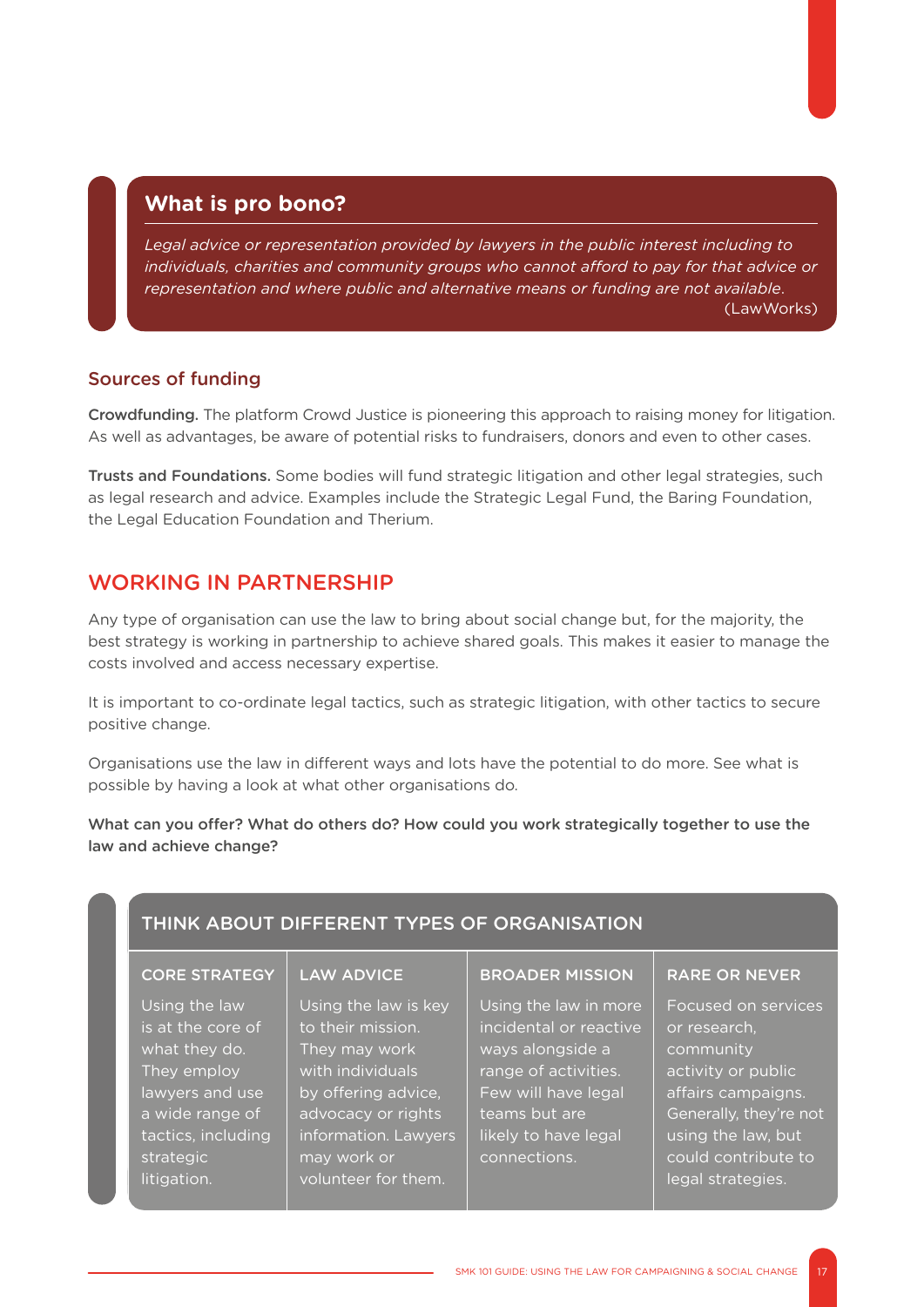# THE LAW AS PART OF CAMPAIGN STRATEGY: SHELTER CASE STUDY

# Ending DSS Discrimination

Legal tactics are a core part of Shelter's campaign strategy to fight the widespread discrimination faced by renters receiving Housing Benefit. Shelter decided to develop a new approach using strategic litigation to raise the profile of the problem and provide a catalyst for changing the whole system – rather than reacting on a case by case basis.

Calling out unlawful practice and the threat of litigation has made a critical difference with targets such as mortgage lenders. The status of lawyers and legal advice has proved powerful in meetings and communications, giving clients the confidence to challenge landlords who refuse to consider them as tenants. Lawyers provide legal briefings and letters, working collaboratively with Shelter's policy, research, media and campaigns teams. They are exploring taking a test case to court to challenge the practice of 'No DSS'.

Shelter has developed their approach over the past year, learning and adapting along the way.

#### **Key steps on the journey:**

Backing from the whole organisation. A new organisational strategy and CEO committed to using strategic litigation in campaigns. Senior leadership decided to put resources in and took time to understand the risks (including the risks and potential costs of losing a case).

Integrated strategy. The campaign uses a range of tactics to build momentum and secure wins:

• Meetings and communications with key targets are backed up by legal arguments and evidence from policy and research, such as a survey of landlords

- Lawyers attend joint meetings with key targets – the threat of legal action has proved persuasive
- Action by grassroots groups puts pressure on key targets – Natwest changed their policy as a result
- Resources for activists, including a planned digital toolkit, support renters to challenge the system themselves, seek redress and prepare for a case
- Using the media builds momentum, informs and raises awareness so that people know their rights and landlords are persuaded to act.

Educating internally. A consultant has helped the organisation to prepare for using the law more in campaigns and helped everyone understand strategic litigation. Colleagues are kept updated.

New ways of working. A dedicated multi-disciplinary team meets regularly on every campaign with the potential to include legal challenges. Staff are given flexibility to work together on shared goals (away from other targets). The teams involve policy, legal, public affairs, campaigns, media, social media and research.

Managing risks. Senior leadership has trusted the benefits of legal input and understood the challenges involved, such as the financial and time constraints of involving lawyers in campaigns. Policies on supporting individuals taking cases have been developed to cover issues like confidentiality and anonymity, recognising Shelter's responsibilities to clients.

Funding. Legal advisors, campaigners and fundraisers have worked together to secure legal aid on a case by case basis, bid for grants, and explore new sources of funding.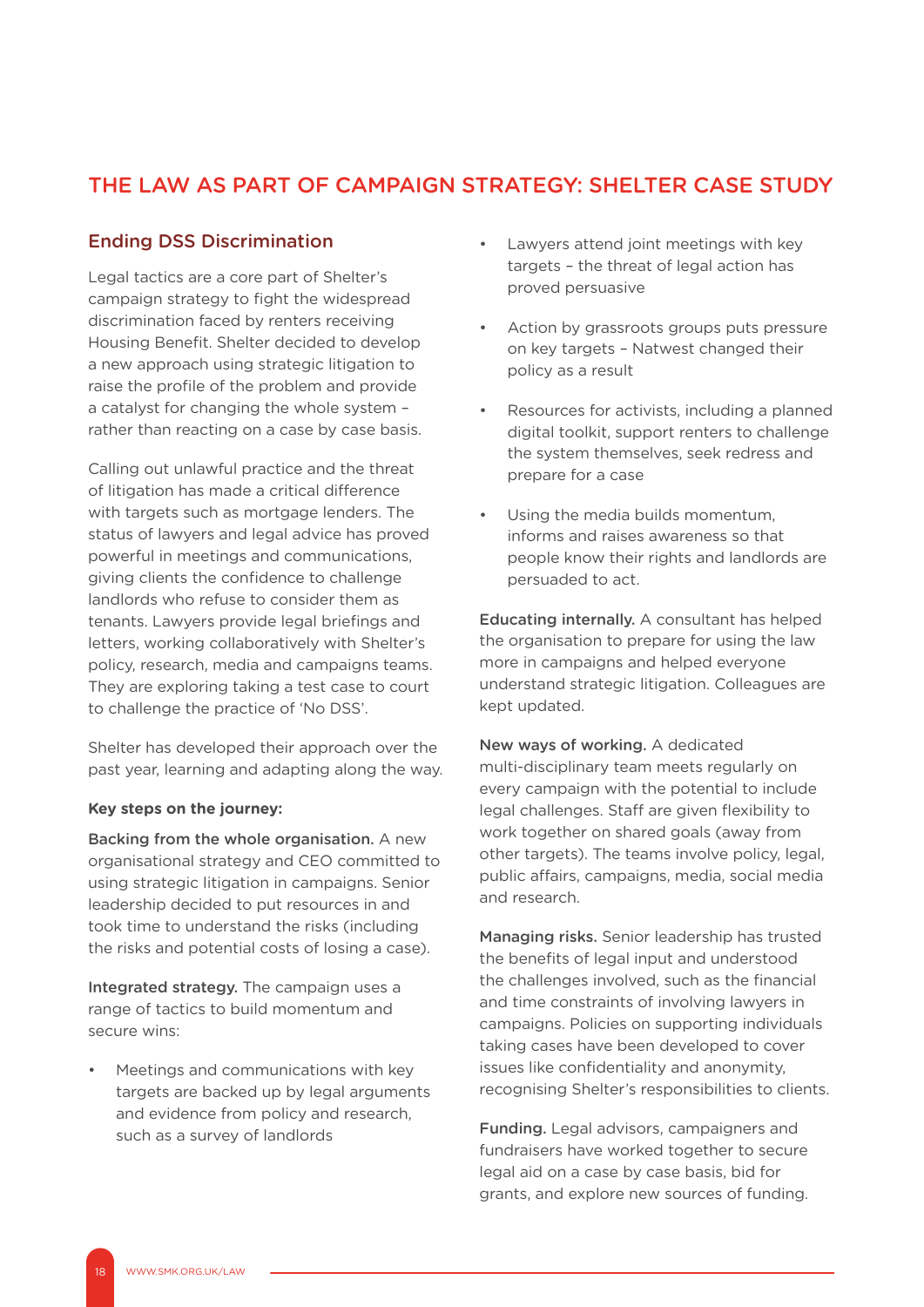# FURTHER READING & RESOURCES

You can find a PDF of this guide with clickable links in SMK's Social Change & Law Resource Centre at **www.smk.org.uk/law**

#### **What's Possible?**

[Thomson Reuters Practical Law website](https://uk.practicallaw.thomsonreuters.com/5-636-2498?transitionType=Default&contextData=(sc.Default)&firstPage=true&bhcp=1)

[The Ministry of Justice. Information about the court system and procedures.](http://www.justice.gov.uk)  [www.justice.gov.uk](http://www.justice.gov.uk)

Vanhala, L and Kinghan, J (2018) *[Working Paper No 4: Effective use of the law by the voluntary](https://baringfoundation.org.uk/wp-content/uploads/Using-the-law-landscape-review-final.pdf)  [sector. Using the law for social change: A landscape review.](https://baringfoundation.org.uk/wp-content/uploads/Using-the-law-landscape-review-final.pdf)* London: The Baring Foundation.

[Mind's Legal Team – more information on Mind website](https://www.mind.org.uk/about-us/our-policy-work/legal-casework/)

Vanhala, L (2016) *[The Baring Foundation: Working paper No.2 On Better Use of the Law by](https://baringfoundation.org.uk/wp-content/uploads/2016/07/Framework-for-better-use-of-law-WPaper2-1.pdf)  [the Voluntary Sector. Framework for Better Use of the Law by the Voluntary Sector.](https://baringfoundation.org.uk/wp-content/uploads/2016/07/Framework-for-better-use-of-law-WPaper2-1.pdf)* London: [The Baring Foundation.](https://baringfoundation.org.uk/wp-content/uploads/2016/07/Framework-for-better-use-of-law-WPaper2-1.pdf)

Vanhala, L and Kinghan, J (2019). *Transforming lives through law: ten inspiring examples from civil society organisations.* London: The Baring Foundation.

#### **Toolkit 1: using legal expertise to inform or persuade**

[The Public Law Project. www.publiclawproject.org.uk](http://www.publiclawproject.org.uk)

[Children's Rights Alliance for England \(CRAE\) – more information on](https://justforkidslaw.org/what-we-do/fighting-progress/monitoring-rights)  [Just for Kids Law's website](https://justforkidslaw.org/what-we-do/fighting-progress/monitoring-rights)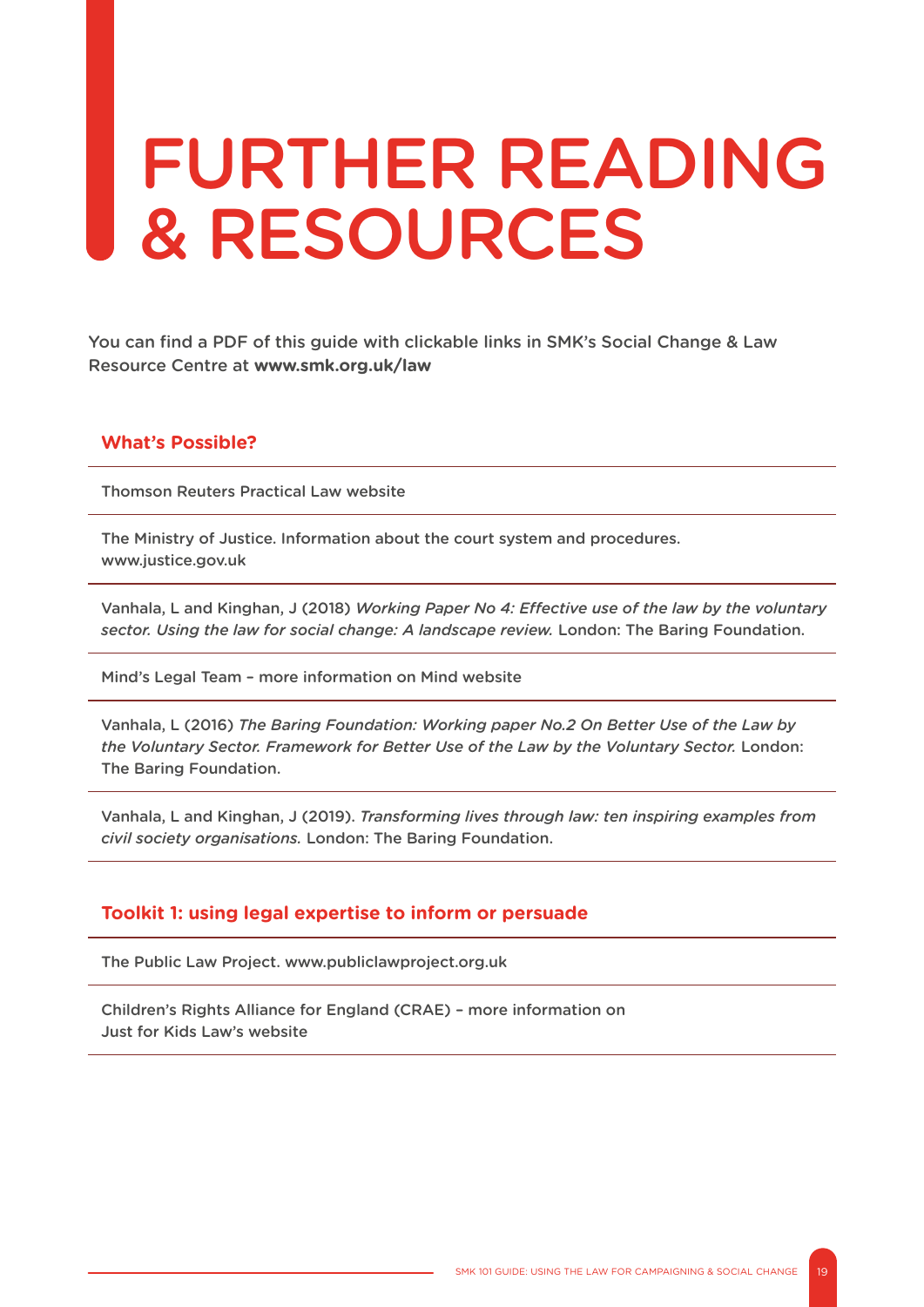#### **Toolkit 2: equipping people to make their own change**

#### **Legal advice organisations**

[Legal Action Group. www.lag.org.uk/about-us/useful-sites](https://www.lag.org.uk/about-us/useful-sites) 

[Advice UK. www.adviceuk.org.uk](https://www.adviceuk.org.uk) 

[Law Centres Network. www.lawcentres.org.uk](https://www.lawcentres.org.uk)

A Mencap case study can be found in Vanhala, L and Kinghan, J (2019). *Transforming lives through law: ten inspiring examples from civil society organisations.* London: The Baring Foundation.

#### **Toolkit 3: challenging & enforcing the law**

[Open Society Justice Initiative \(2018\)](https://www.justiceinitiative.org/publications/strategic-litigation-impacts-insights-global-experience) *Strategic Litigation Impacts: Insights from Global Experience.* [New York: Open Society Foundations.](https://www.justiceinitiative.org/publications/strategic-litigation-impacts-insights-global-experience)

*[An Introduction to Judicial Review. Short Guide 03.](https://publiclawproject.org.uk/wp-content/uploads/data/resources/6/PLP_Short_Guide_3_1305.pdf)* London: Public Law Project.

[The Law Society. Find a Solicitor database. http://solicitors.lawsociety.org.uk](http://solicitors.lawsociety.org.uk)

[Joint Council for the Welfare of Immigrants. www.jcwi.org.uk](https://www.jcwi.org.uk)

*[Briefing: Refugee Action's Asylum Support Rates Legal Challenge.](https://www.refugee-action.org.uk/resource/briefing-refugee-actions-asylum-support-rates-legal-challenge/)* Refugee Action.

Vanhala, L and Kinghan, J (2019) *[Using the law to address unfair systems. A case study of](https://publiclawproject.org.uk/uncategorized/using-the-law-to-address-unfair-systems/

)  [the Personal Independence Payments legal challenge.](https://publiclawproject.org.uk/uncategorized/using-the-law-to-address-unfair-systems/

)* London: The Baring Foundation and [Lankelly Chase.](https://publiclawproject.org.uk/uncategorized/using-the-law-to-address-unfair-systems/

)

*[Third Party Interventions – a practical guide \(2008\)](https://publiclawproject.org.uk/wp-content/uploads/data/resources/120/PLP_2008_Guide_3rd_Party_Interventions.pdf)* The Public Law Project.

[Dignity in Dying. www.dignityindying.org.uk](http://www.dignityindying.org.uk) 

Vanhala, L (2017) *[Case study of the Just for Kids Strategic intervention in the UK Supreme](https://justforkidslaw.org/sites/default/files/fields/download/JFKL-Tigere-Report-AWd_0.pdf)  [Court. R \(Tigere\) v Secretary of State for Business, Innovation and Skills.](https://justforkidslaw.org/sites/default/files/fields/download/JFKL-Tigere-Report-AWd_0.pdf)*  [London: Just for Kids Law.](https://justforkidslaw.org/sites/default/files/fields/download/JFKL-Tigere-Report-AWd_0.pdf)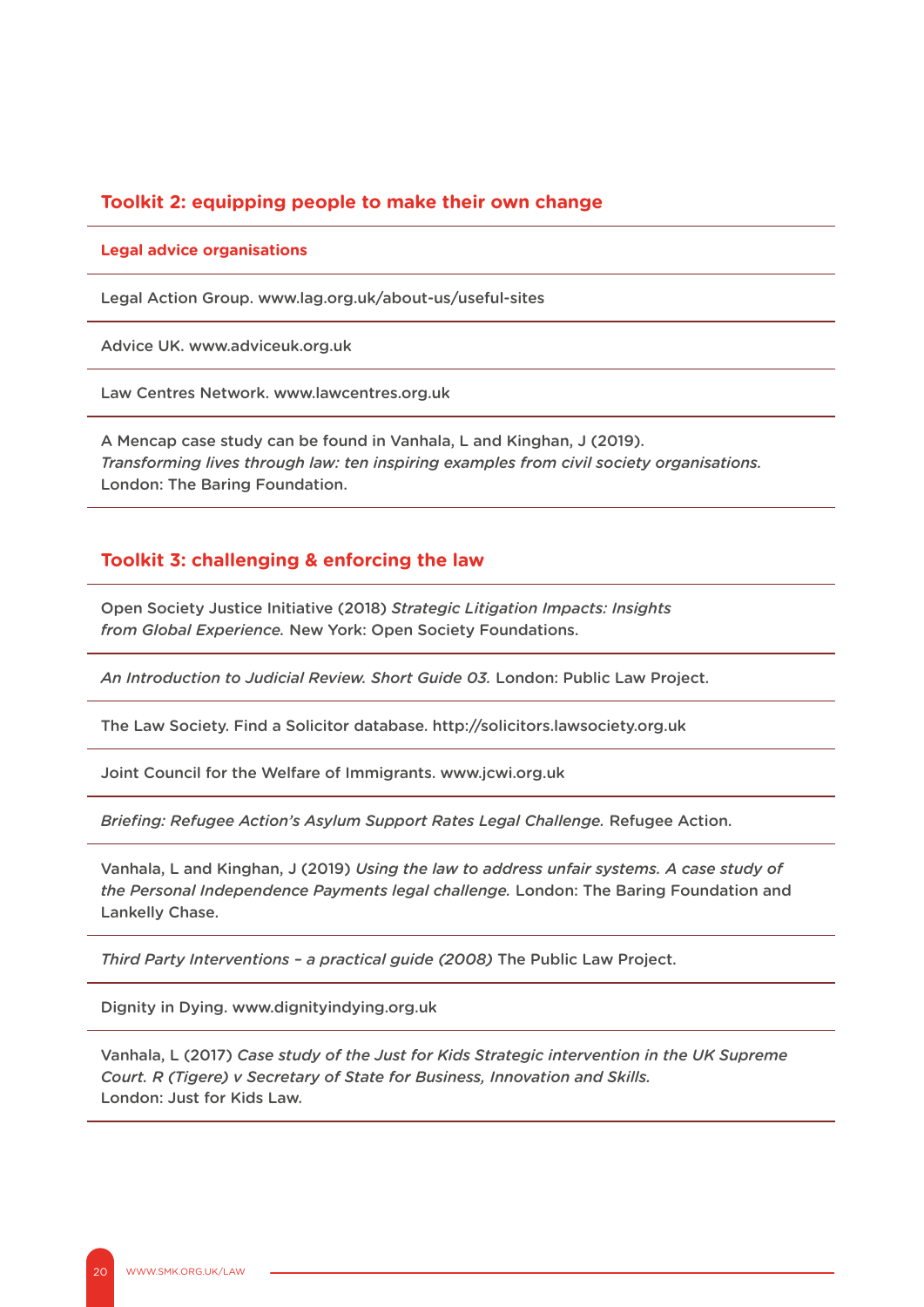#### **TOP TIPS**

#### **Costs**

[The Government publishes a guide to legal aid. www.gov.uk/legal-aid/eligibility](http://www.gov.uk/legal-aid/eligibility)

[The Law Society publishes a guide to legal aid](https://www.lawsociety.org.uk/for-the-public/paying-for-legal-services/legal-aid/)

[Young Legal Aid Lawyers. www.younglegalaidlawyers.org](http://www.younglegalaidlawyers.org/)

*[Legal aid: apply for exceptional case funding](https://www.gov.uk/guidance/legal-aid-apply-for-exceptional-case-funding)* (2014). Legal Aid Agency.

*[Legal Aid Exceptional Case Funding \('ECF'\): Applying without the assistance of an adviser or](https://publiclawproject.org.uk/resources/legal-aid-exceptional-case-funding-ecf-applying-without-the-assistance-of-an-adviser-or-solicitor/)  solicitor* [\(2017\) Public Law Project.](https://publiclawproject.org.uk/resources/legal-aid-exceptional-case-funding-ecf-applying-without-the-assistance-of-an-adviser-or-solicitor/)

*The Senior Courts Costs Office Guide* [\(2018\). Judiciary of England and Wales.](http://www.gov.uk/government/publications/senior-courts-costs-office-guide)  [HM Courts & Tribunals Service.](http://www.gov.uk/government/publications/senior-courts-costs-office-guide)

[European Commission publishes information about the Aarhaus Convention.](https://ec.europa.eu/environment/aarhus/index.htm)

#### **What is pro bono?**

[www.lawworks.org.uk. Law Works is a charity that provides pro bono legal advice. They have a](http://www.lawworks.org.uk)  [protocol that lawyers can sign up to so that advice is a high standard](http://www.lawworks.org.uk)

[www.barcouncil.org.uk](http://www.barcouncil.org.uk) 

[www.weareadvocate.org.uk](http://www.weareadvocate.org.uk)

[www.i-probono.com](http://www.i-probono.com)

[www.lawcentres.org.uk](http://www.lawcentres.org.uk)

[www.citizensadvice.org.uk](http://www.citizensadvice.org.uk)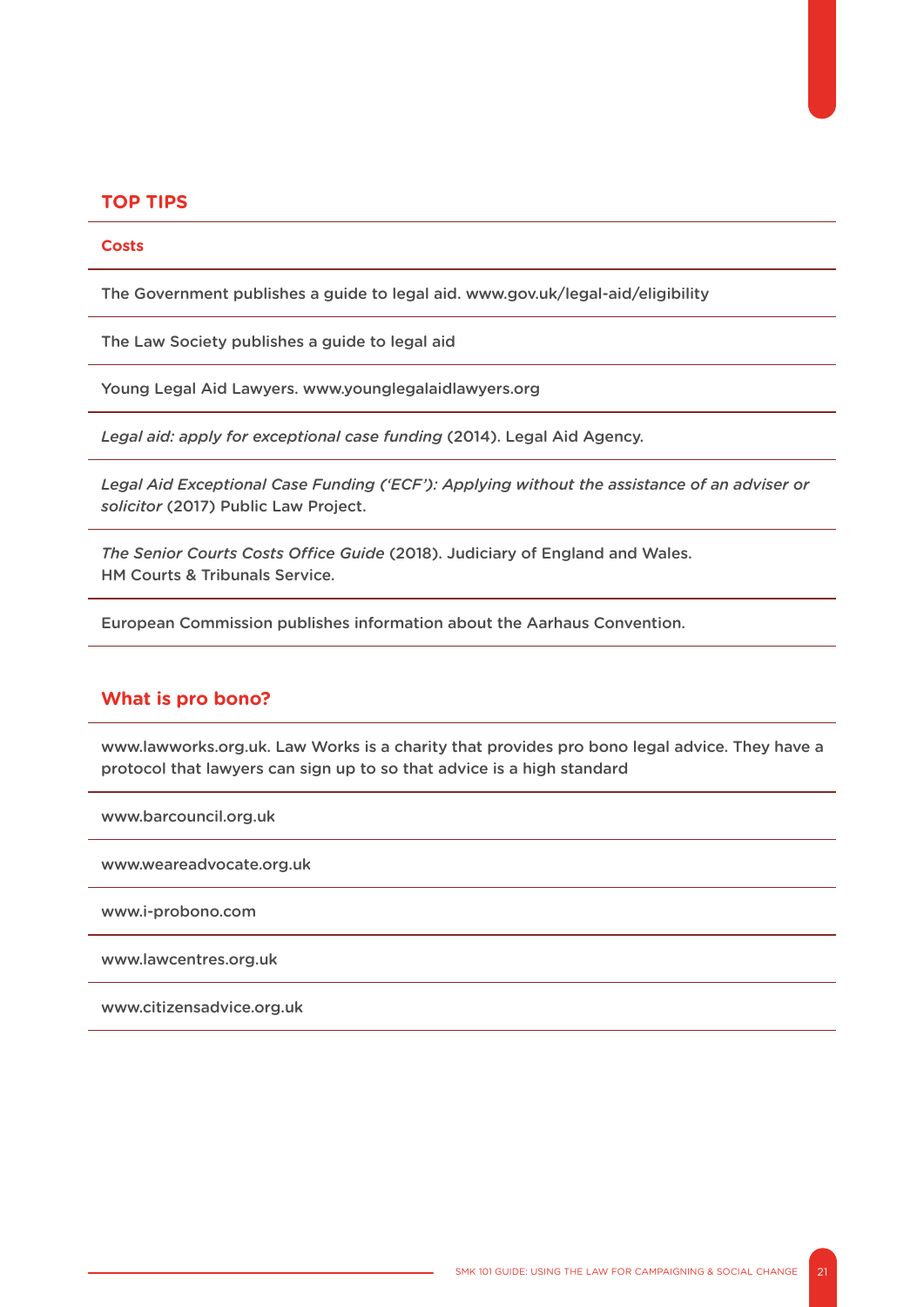# **Sources of funding**

[Crowd Justice. www.crowdjustice.com](https://www.crowdjustice.com/)

[Strategic Legal Fund. www.strategiclegalfund.org.uk](http://www.strategiclegalfund.org.uk)

[The Baring Foundation. www.baringfoundation.org.uk](https://baringfoundation.org.uk)

[The Legal Education Foundation. www.thelegaleducationfoundation.org](http://www.thelegaleducationfoundation.org)

[Therium. www.therium.com](http://www.therium.com) 

# **Law as part of your campaign strategy: Case Study**

[Look for Shelter's live blog on the 'Ending DSS Discrimination' campaign](https://blog.shelter.org.uk/2018/11/stop-dss-discrimination-live-blog/)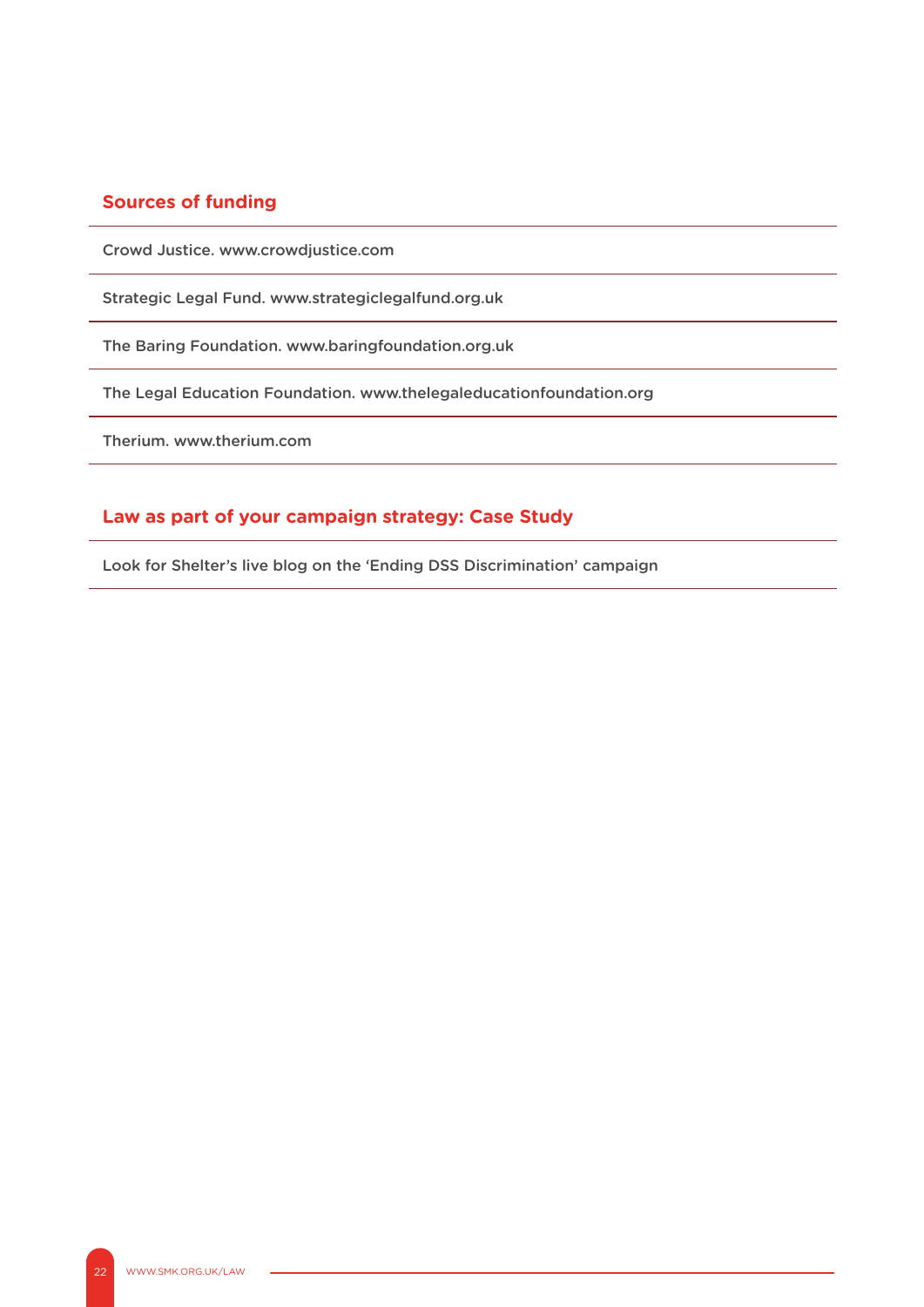$\overline{\phantom{a}}$